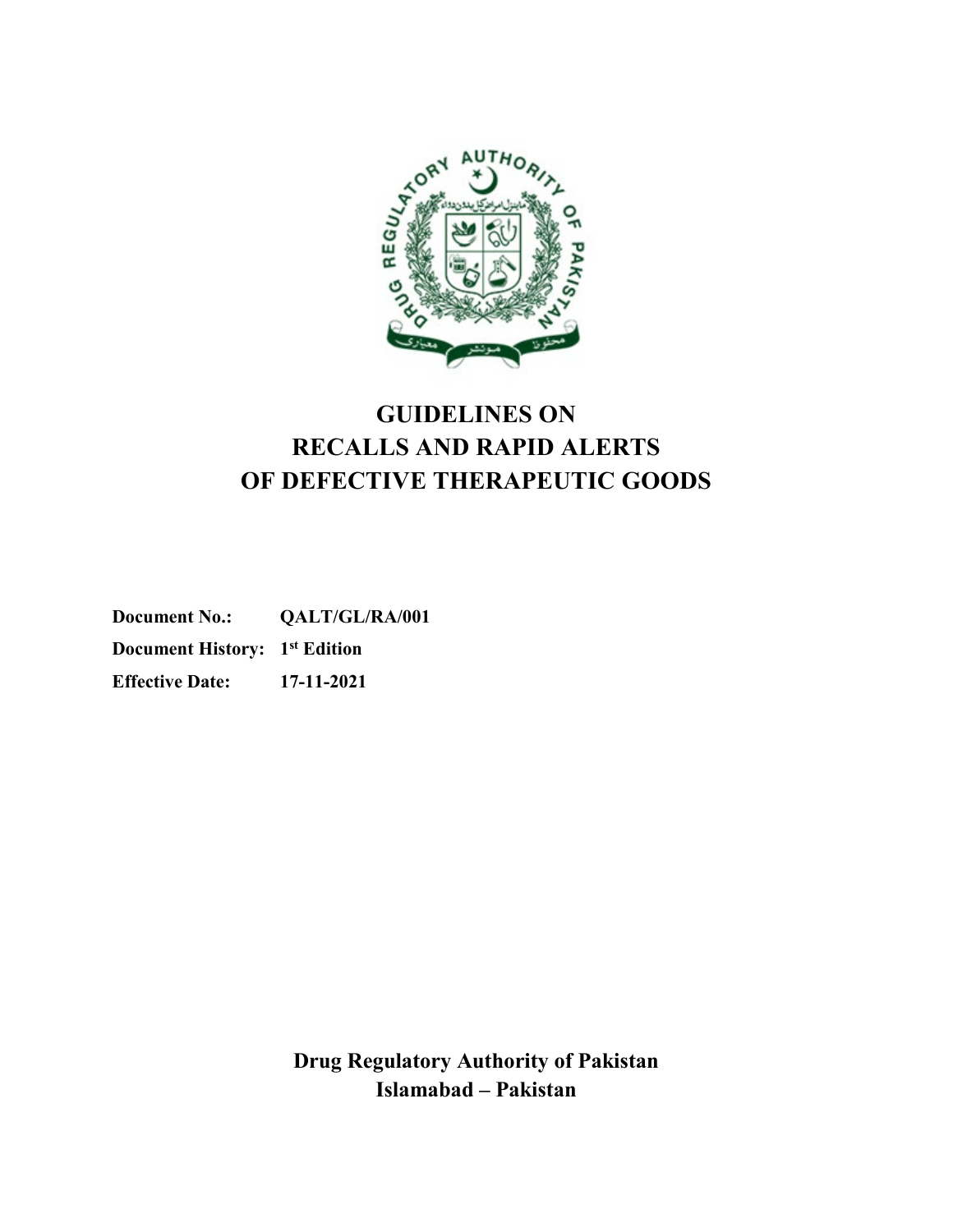## <span id="page-1-0"></span>**1. HISTORY**

This is the first edition of these guidelines.

# <span id="page-1-1"></span>**2. APPLICATION - Guidelines for Industry**

This document is applicable to therapeutic goods industry and supply chain, healthcare professionals, patients, sponsors of clinical trials, and regulatory staff for reporting, investigating, and recalling suspected defective therapeutic goods products. These guidelines are expected to be followed by the licensees (manufacturers, importers, distributors, retailers, and sponsors) for voluntary or statutory recall including investigational products during a clinical trial.

# <span id="page-1-2"></span>**3. PURPOSE**

These guidelines aim to provide recommendations and explain the procedures adopted by the DRAP for:

- i. recall classification;
- ii. recall of defective products;
- iii. generation of rapid alert for suspected SF therapeutic goods;
- iv. information transmission for rapid alert, and
- v. stakeholders' communications;

to effectively remove defective products from the market that may cause a health hazard to the consumer and to safeguard public and animal health.

The guidance document is also intended to guide to:

- i. notify quality defects / falsification including spurious or counterfeit therapeutic goods or defective investigational medicinal products,
- ii. ensure that in the event where a recall is necessary, it shall be carried in an effective and efficient way.

This guidance will also assist therapeutic goods industry in handling of a product recall, understanding what information should be provided to the DRAP and how to inform the consumer about a product recall.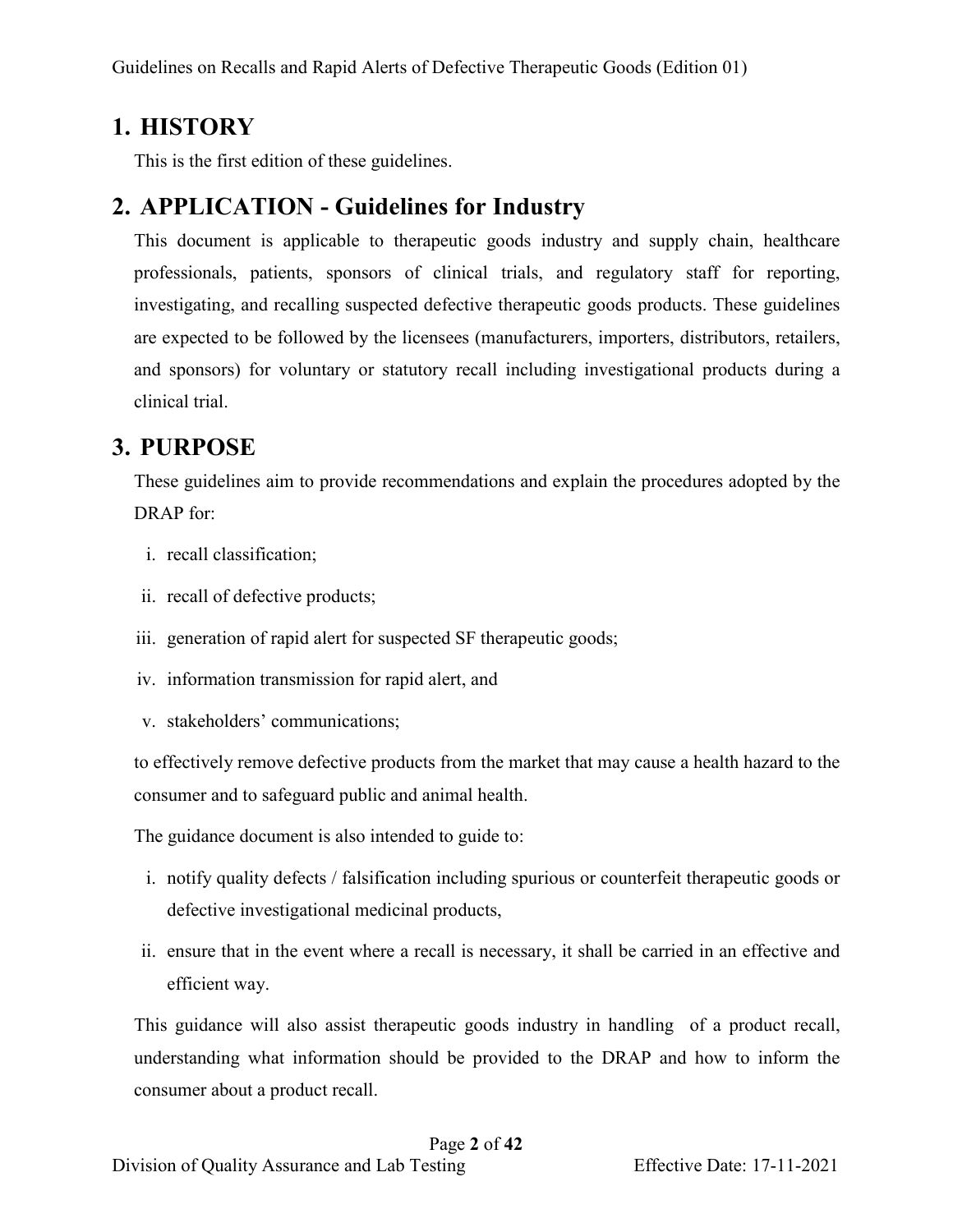# **Table of Contents**

| $\overline{2}$ .<br>3.<br>4.<br>5.<br>6.<br>7.<br>7.1.<br>7.2.<br>7.3.<br>7.4.<br>7.5. |
|----------------------------------------------------------------------------------------|
|                                                                                        |
|                                                                                        |
|                                                                                        |
|                                                                                        |
|                                                                                        |
|                                                                                        |
|                                                                                        |
|                                                                                        |
|                                                                                        |
|                                                                                        |
|                                                                                        |
| 7.6.                                                                                   |
| 7.7.                                                                                   |
| 7.8.                                                                                   |
| 7.9.                                                                                   |
|                                                                                        |
|                                                                                        |
| 8.                                                                                     |
| 9.                                                                                     |
| ROLE OF DRUG REGULATORY AUTHORITY OF PAKISTAN  29<br>10.                               |
| ESTABLISHMENT INSPECTION AND OFFICIAL SAMPLING 30<br>11.                               |
| 12.                                                                                    |
|                                                                                        |
|                                                                                        |
| 12.3. Contents of Rapid Alert / Recall Alert to be issued by DRAP 33                   |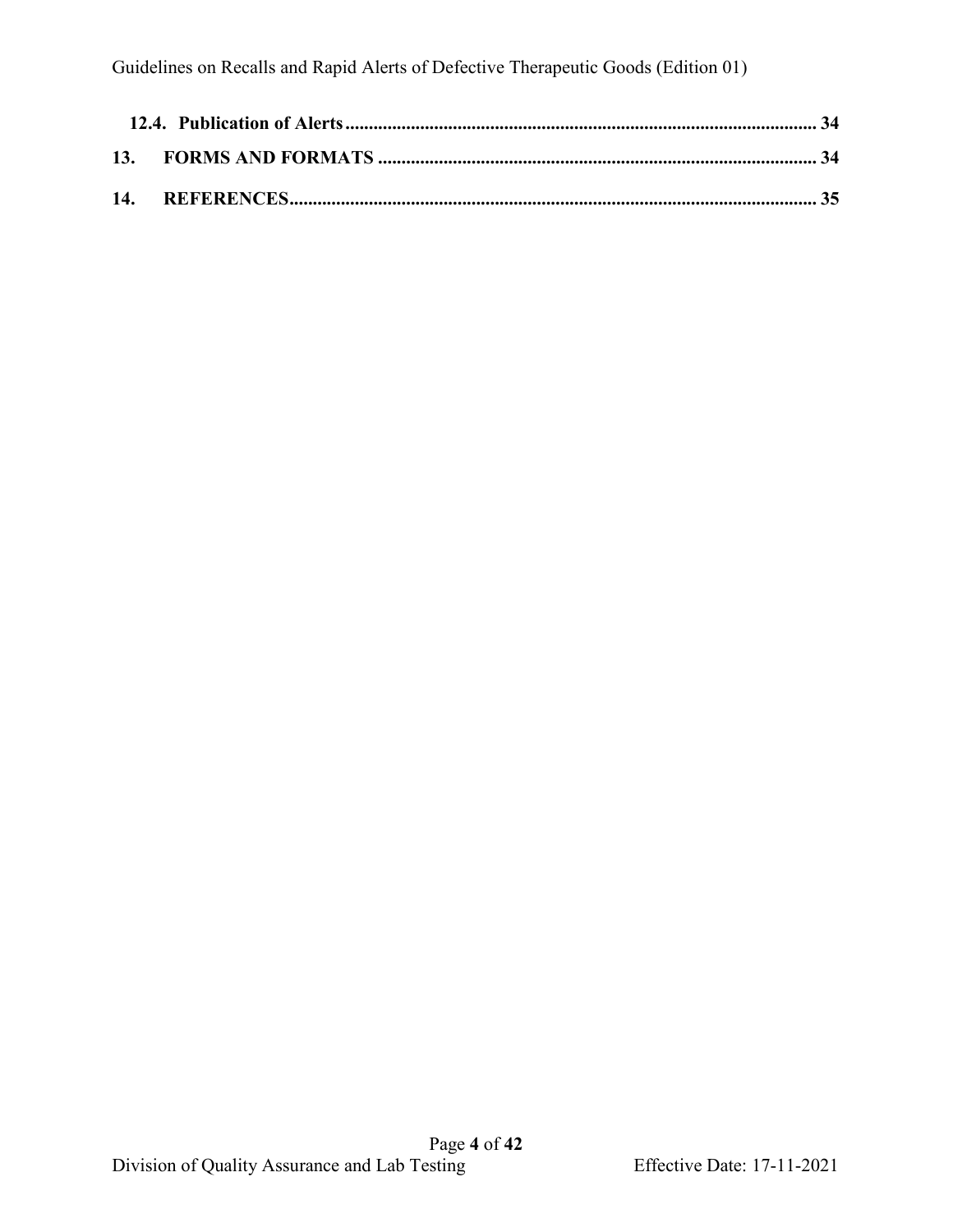## <span id="page-4-0"></span>**4. INTRODUCTION**

Drug Regulatory Authority of Pakistan (DRAP) is responsible for ensuring that therapeutic goods available in market meet the prescribed standards of quality, safety, and efficacy. When a therapeutic good is suspected of being potentially harmful to consumers due to its defective quality, safety, efficacy, a recall shall be issued, and it must be removed from the market. This guidance document summarizes the series of activities to be undertake in an event of a necessary recall to carry out recall operations in an effective and efficient way.

This document will help both regulators and industry in setting up and maintaining a system that will enable the rapid and, so far as practicable, complete recall of any lot or batch of a defective therapeutic goods or product from sale, when an action is required to protect public or animal health. This guideline demonstrates stepwise procedures to be followed in recall execution and will also help in recall evaluation and achieving compliance within the stipulated time frame at every level. It is the responsibility of marketing authorization (registration/enlistment) holder to ensure that every level of supply chain (manufacturer, importer, distributor, and retail outlets) is well aware of the recall procedures.

This guideline is in line with, and as per the requirement of the PIC/S document "Guide to Good Manufacturing Practice for Medicinal Product Part I" and PIC/S document "Procedure for Handling Rapid Alerts and Recalls arising from Quality Defects".

These guidelines reflect the current thinking perspective of DRAP and could neither be taken as a complete or definite decision of law nor replace or establish formal decisions of the Authority.

## <span id="page-4-1"></span>**5. LEGAL BACKGROUND**

Drug Regulatory Authority of Pakistan (DRAP) is performing post marketing surveillance under 4(c) of DRAP Act, 2012 and is responsible for evaluation, coordination and monitoring of safety, efficacy and quality of drugs, drugs recall and withdrawals through Division of Quality assurance and Laboratory Testing. Under section 7 (t) of the DRAP Act, 2012, the Authority develops, adopts, issues and enforce the standards and guidelines to ensure safety, efficacy and quality of therapeutic goods.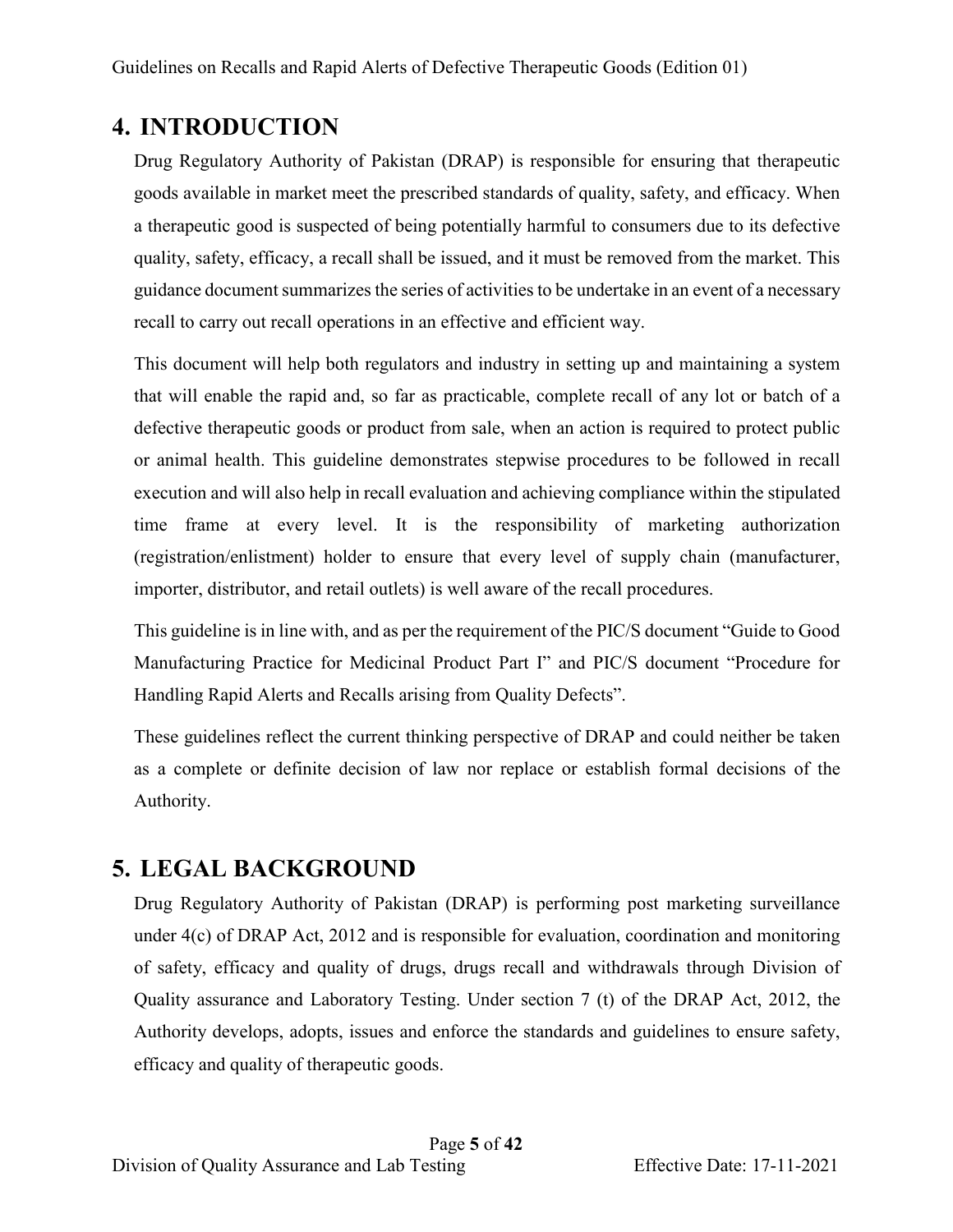Specific legal Provisions regarding recall of Therapeutic Goods under relevant rules are reproduced as under:-

## **5.1 For Drugs and Biologicals:-**

**Registration related matters of the Drugs and Biologicals are dealt under the Drugs (Licensing, Registering & Advertising) Rules, 1976. Section 3.7 of Schedule B-II of these rules, describes Product Recalls system and mechanism, which is reproduced as under;**

*"3.7.1 System.-- There shall be a system to promptly and effectively recall from the market the products known or suspected to be defective.*

*3.7.2 Authorized person.-- A person responsible for the execution and coordination of recalls shall be designated, as well as sufficient staff to handle all aspects of the recalls with the appropriate degree, of urgency, this person shall normally be independent of the sales and marketing organization; if this person is different from the authorized person, the latter shall be made aware of any recall operation,*

*3.7.3 Written procedure. --There shall be established written procedures, regularly checked and updated for the organization of any recall activity. Recall operations shall be capable of being initiated promptly at least down to the level of the health institutions and all sale channels including wholesale and where possible retail sale and a public notice if required.*

*3.7.4 Recall with promptness. -- All competent authorities to whom a given product may have been distributed shall be promptly informed of any intention to recall the product because it is, or was suspected of being defective.*

*3.7.5. Distribution records.-- The distribution records shall be readily available to the person(s) responsible for recall, and they shall contain sufficient information on wholesalers and directly supplied customers (including, for exported products, those who have received samples for clinical tests and medical samples) to permit an effective recall.*

*3.7.6. Recording of progress. -- The progress of the recall process shall be recorded and a final report issued, including*

*3.7.7 Evaluation.-- The effectiveness of the arrangements for recalls shall be evaluated from time to time.*

*3.7.8 Storage of recalled drugs.-- An instruction shall be included to store recalled products in a secure segregated area while their fate is decided.*

*3.7.9. All concerned to be in informed.-- The Central Licensing and Registration Boards and other concerned government authorities shall be immediately informed if it is intended to recall product(s) or if a product has been recalled. Effective system shall be maintained to inform the doctors, pharmacists and public of the recalled products."*

## **5.2 For Medical Devices & Medicated Cosmetics:-**

**Enlistment and Registration related matters of Medical Devices are dealt under the Medical Devices Rules, 2017. Rule 49(1) of these rules require a recall system to be establish for medical devices, which is reproduced below:**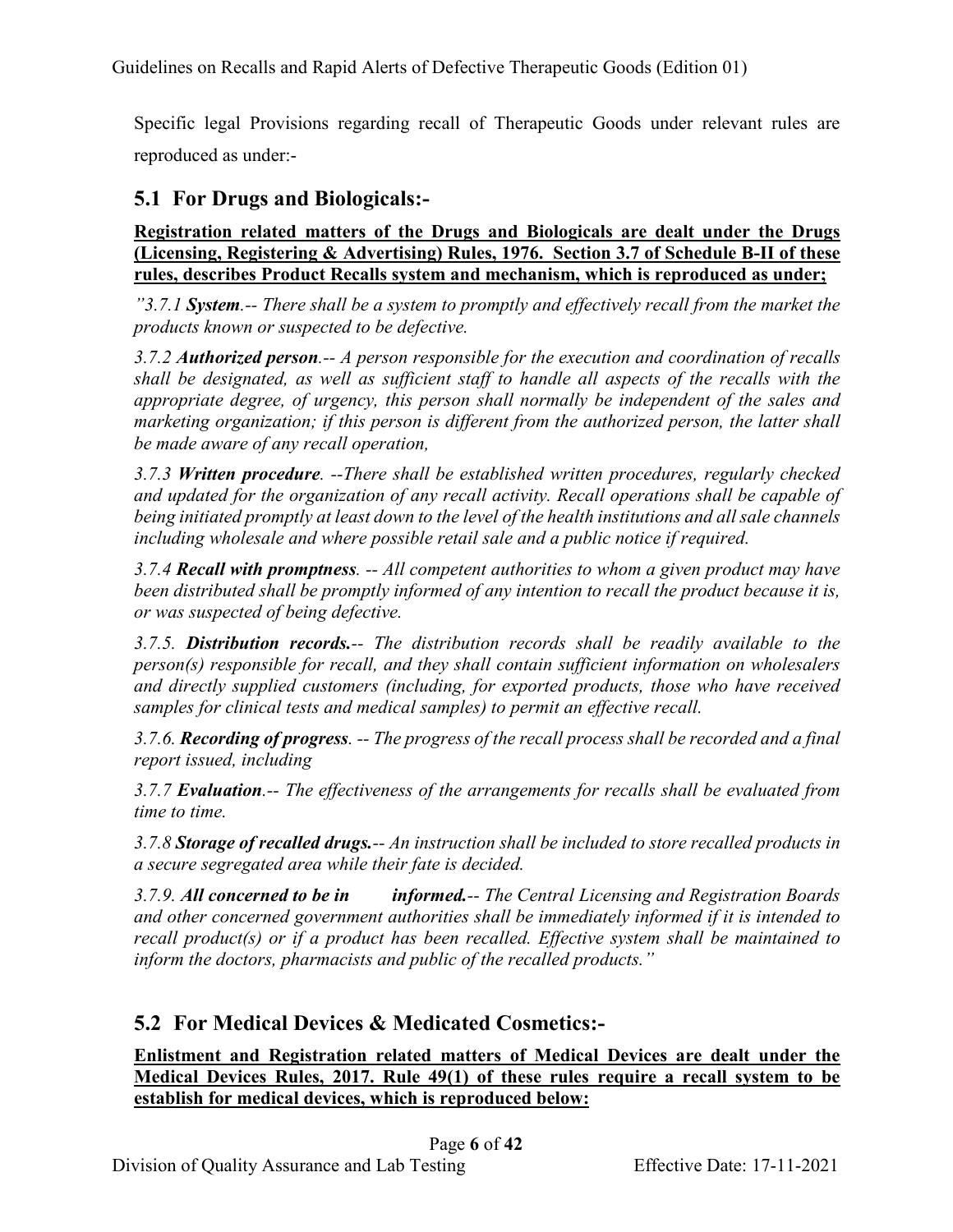For the purpose of post-marketing surveillance and vigilance of marketed medical devices, a licensee shall establish, maintain and implement an appropriate and effective post-marketing surveillance and vigilance system of medical devices he is dealing with which shall also include the following elements, namely: —

- (a) distribution records;
- (b) complaint handling system;
- (c) mandatory problem reporting, including investigation of problem or incident;
- (d) field corrective action; and
- (e) recall procedure.

#### **Sub-rule 21 and 22 of Rule 59 of aforesaid rules empowers Medical Device Board (MDB) to order a product recall, which are reproduced as under:-**

*"(21). The MDB shall issue recall notices for withdrawal of stock from the market, if any medical device is declared by the notified laboratory to be unsafe and of sub-standard. Likewise, the marketing authorization holder shall inform the MDB for the recalls within thirty days after the identification of problem.* 

*(22). The MDB may direct the Inspector for investigation of cases and implementation of recall notices effectively."*

## **5.3. For Nutraceuticals and Alternative Medicines:-**

Similarly, enlistment holders of nutraceutical and alternative medicines (Health & OTC products) are also required to withdraw the unsafe therapeutic goods from the market and undergo immediate recall of the defected therapeutic goods, in compliance to the clause (c) and (d) of Form-6 issued under rule 7(16) of the Alternative Medicines and Health Products (Enlistment) Rules, 2014.

These guidelines will further elaborate the general requirements of product recalls to establish an effective recall system by licensee for timely removal of defective product from market or from clinical trial.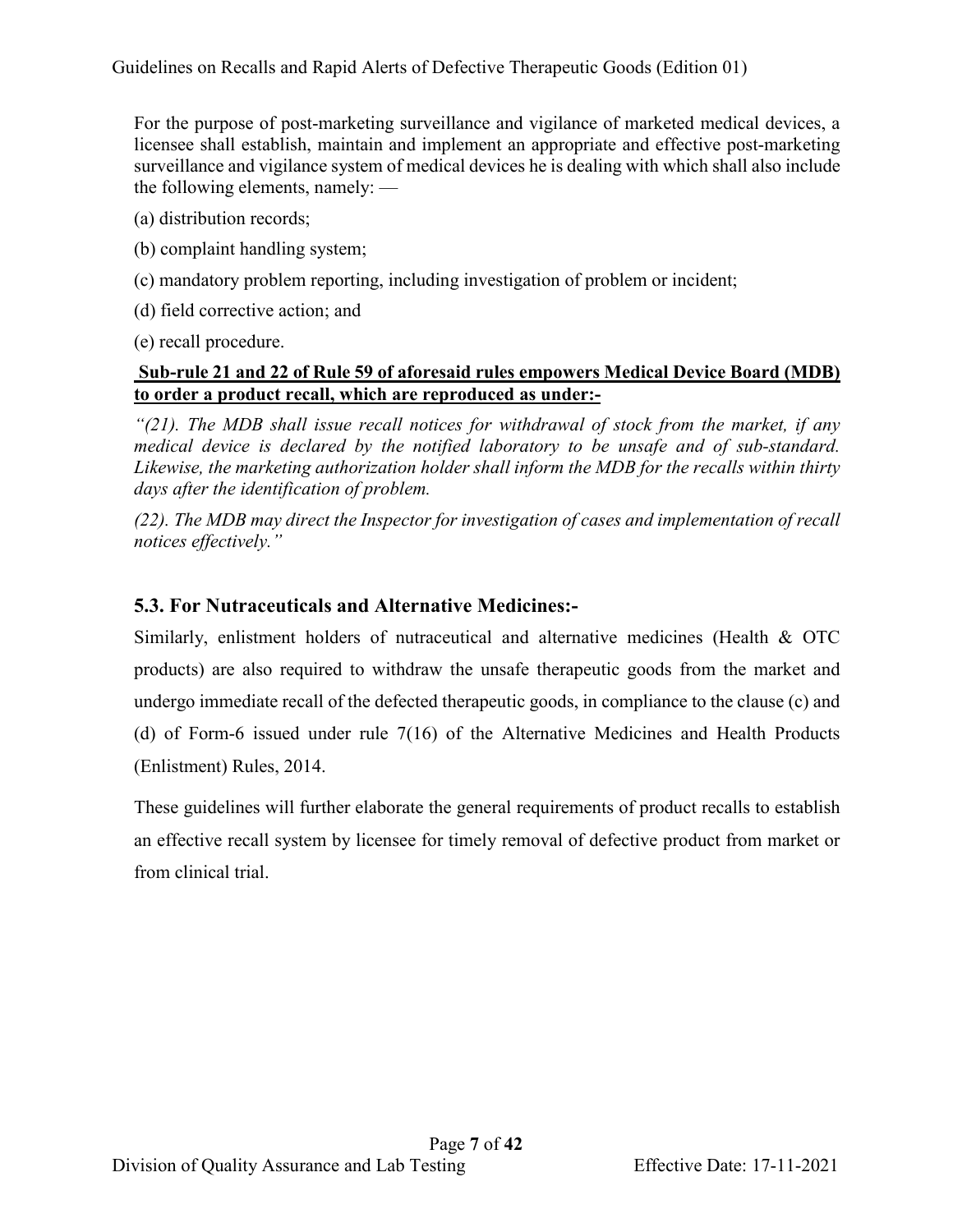## **GLOSSARY**

#### **Acronyms**

| <b>ADR</b>       | Adverse Drug Reaction.                                                   |  |  |  |  |
|------------------|--------------------------------------------------------------------------|--|--|--|--|
| <b>API</b>       | Active Pharmaceutical ingredient                                         |  |  |  |  |
| AE               | Adverse Event.                                                           |  |  |  |  |
| <b>BE&amp;R</b>  | Biological Evaluation & Research Division                                |  |  |  |  |
| <b>BMR</b>       | <b>Batch Manufacturing Record</b>                                        |  |  |  |  |
| <b>BPR</b>       | <b>Batch Processing Record</b>                                           |  |  |  |  |
| cGMP             | <b>Current Good Manufacturing Practice</b>                               |  |  |  |  |
| <b>CSC</b>       | <b>Clinical Study Committee</b>                                          |  |  |  |  |
| <b>DRAP</b>      | Drug Regulatory Authority of Pakistan                                    |  |  |  |  |
| <b>DS</b>        | Drug Substance                                                           |  |  |  |  |
| <b>EEC</b>       | <b>Enlistment Evaluation Committee</b>                                   |  |  |  |  |
| <b>FDP</b>       | <b>Finished Drug Product</b>                                             |  |  |  |  |
| <b>GRP</b>       | <b>Good Regulatory Practices</b>                                         |  |  |  |  |
| <b>H&amp;OTC</b> | Health & OTC Division                                                    |  |  |  |  |
| <b>ICH</b>       | International Council for Harmonization of Technical Requirements<br>for |  |  |  |  |
|                  | Pharmaceuticals for Human Use                                            |  |  |  |  |
| <b>MA</b>        | Marketing Authorization                                                  |  |  |  |  |
| <b>MDB</b>       | <b>Medical Devices Board</b>                                             |  |  |  |  |
| <b>MDMC</b>      | Medical Devices & Medicated Cosmetics Division                           |  |  |  |  |
| <b>NRA</b>       | National Regulatory Authority                                            |  |  |  |  |
| <b>PE&amp;R</b>  | Pharmaceutical Evaluation & Registration Division                        |  |  |  |  |
| PIC/s            | Pharmaceutical Inspection Cooperation Scheme.                            |  |  |  |  |
| <b>RB</b>        | <b>Registration Board</b>                                                |  |  |  |  |
| <b>RRA</b>       | Reference Regulatory Authority                                           |  |  |  |  |
| <b>WHO</b>       | World Health Organization                                                |  |  |  |  |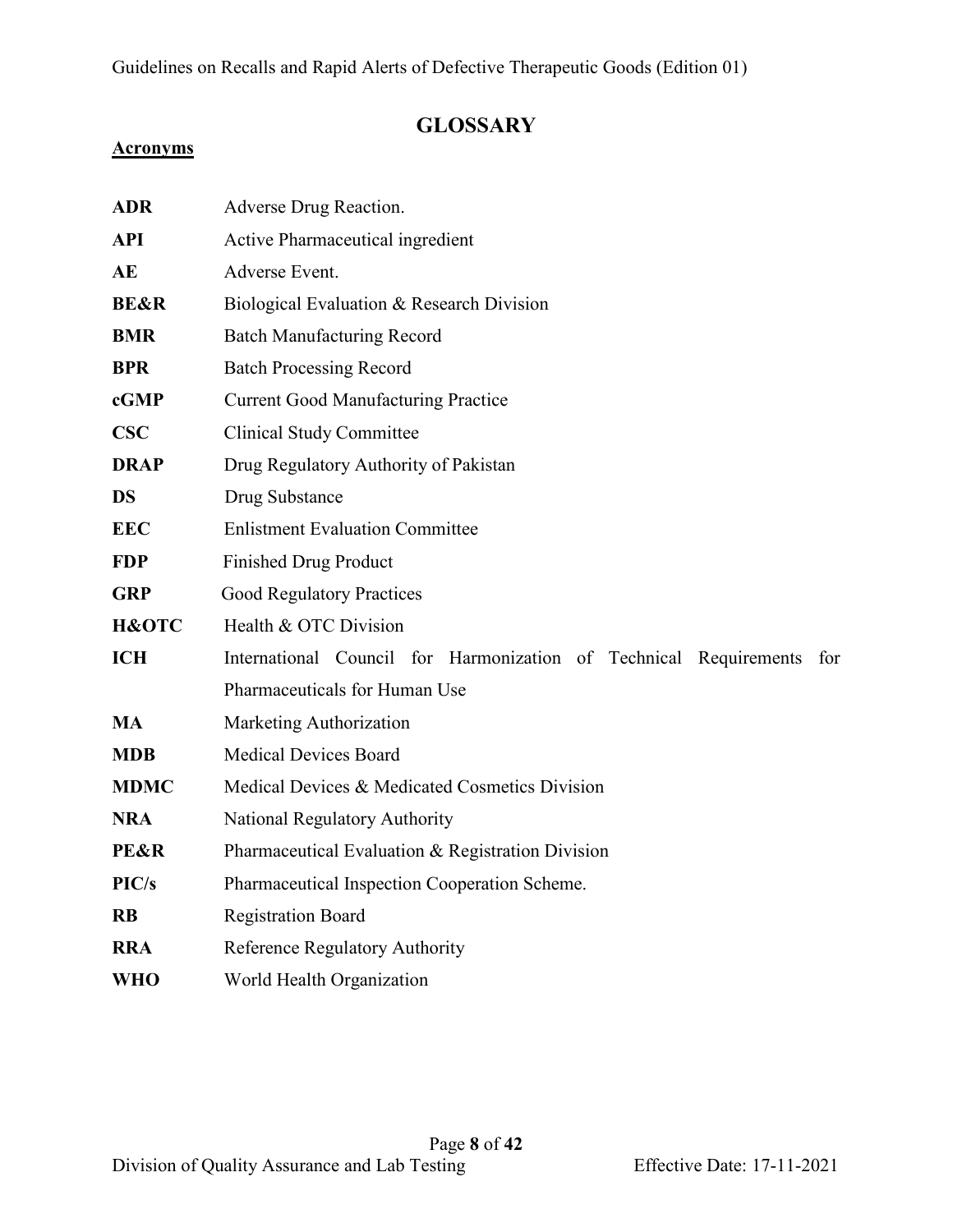## **Definitions**

| Authentication                                                                                                                   | means self-checking of distribution history while accepting a<br>shipment of therapeutic goods by the recipient (e.g., distributor,<br>warehouse, hospital and institution or retailer) as is required to<br>verify the distribution history.                                                                                                                                                                                                                                                                                                                         |
|----------------------------------------------------------------------------------------------------------------------------------|-----------------------------------------------------------------------------------------------------------------------------------------------------------------------------------------------------------------------------------------------------------------------------------------------------------------------------------------------------------------------------------------------------------------------------------------------------------------------------------------------------------------------------------------------------------------------|
| <b>Authorization</b>                                                                                                             | means permission granted by the DRAP to any legal person or<br>owner(s) of company or firm to conduct manufacturing, import,<br>export, sale or supply of therapeutic goods under the DRAP Act,<br>2012, The Drugs Act, 1976 and the rules framed thereunder.                                                                                                                                                                                                                                                                                                         |
| <b>Batch (or Lot)</b>                                                                                                            | means a defined quantity of starting material, packaging material,<br>or finish product processed in a single process or series of<br>processes so that it could be expected to be homogeneous in the<br>case of continuous manufacture the batch must correspond to a<br>defined fraction of the production, characterized by its intended<br>homogeneity, and to complete certain stages of manufacture it may<br>sometimes be necessary to divide a batch into a number of sub-<br>batches, which are later brought together to from a final<br>homogeneous batch; |
| <b>Batch No. (or Lot</b><br>number)                                                                                              | means a distinctive combination of numbers and or letters which<br>specifically identifies a batch on the labels, the batch records, the<br>certificates of analysis, and that permit the production history of<br>the batch to be traced and reviewed.                                                                                                                                                                                                                                                                                                               |
| <b>Batch Records/</b><br><b>Batch</b><br><b>Manufacturing</b><br>Record (BMR)/<br><b>Batch Processing</b><br><b>Record (BPR)</b> | batch records mean all documents associated with the manufacture<br>of a batch of bulk product or finished product showing a history of<br>each batch of product and of all circumstances pertinent to the<br>quality of the final product.                                                                                                                                                                                                                                                                                                                           |
| <b>Board</b>                                                                                                                     | means the concerned Board or any competent forum legally<br>authorized under DRAP Act, 2012, The Drugs Act, 1976 and the<br>rules framed thereunder.                                                                                                                                                                                                                                                                                                                                                                                                                  |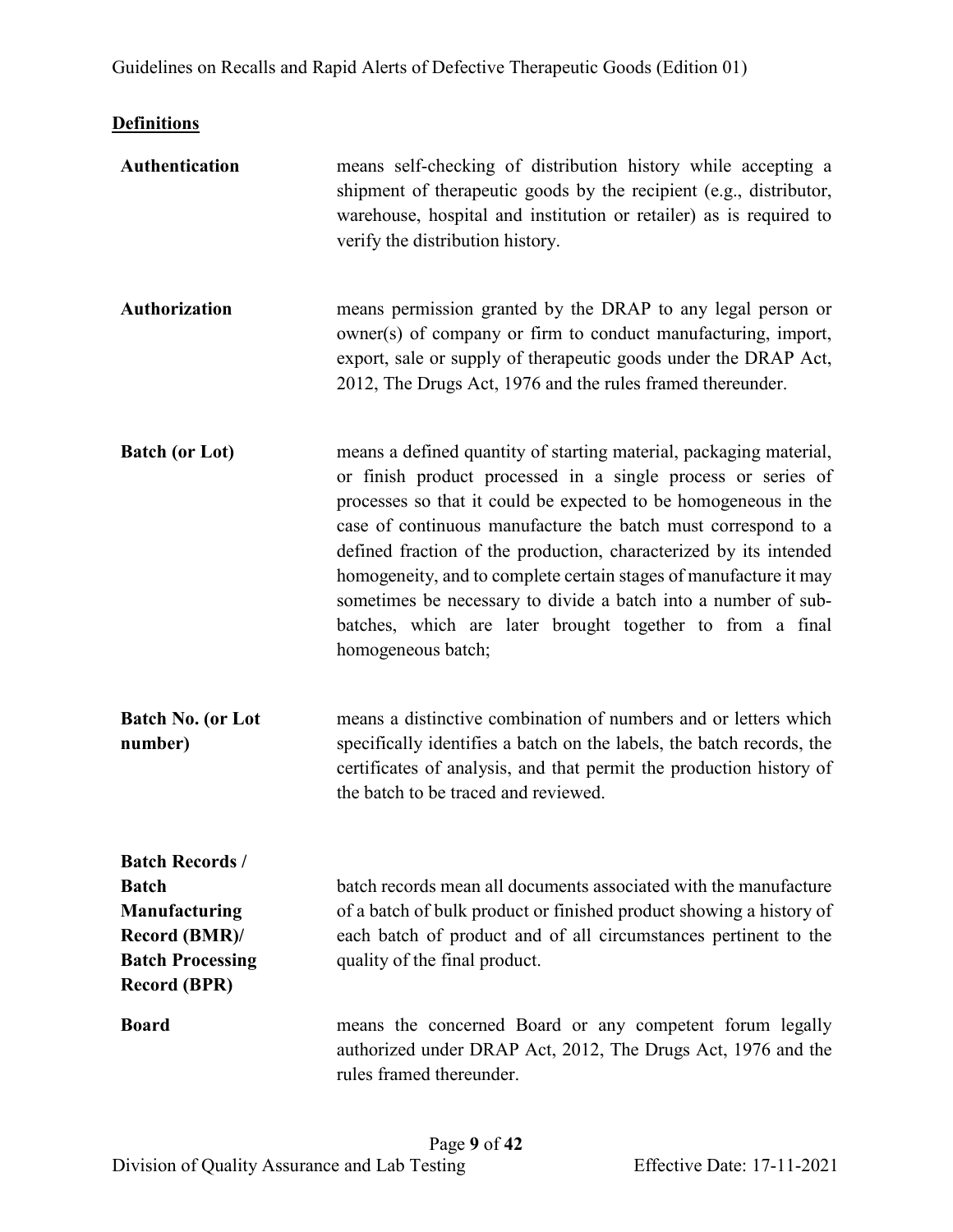| Consignee                                | Anyone who received, purchased, or possesses the therapeutic<br>goods being recalled.                                                                           |  |  |
|------------------------------------------|-----------------------------------------------------------------------------------------------------------------------------------------------------------------|--|--|
| <b>Consumer / Users</b>                  | Consumer / user is one who purchases therapeutic goods for its use.<br>Consumer/user may include individual consumer, patients,<br>physicians and hospital etc. |  |  |
| <b>Customer</b>                          | Any person, firm or party buying/receiving therapeutic goods from<br>the company for storage, distribution and / or sale.                                       |  |  |
| <b>Defective Product</b>                 | Attributes of therapeutic goods which may affect the quality, safety<br>and/or efficacy of the product.                                                         |  |  |
| Distributor /<br>Wholesaler              | means a person / entity, buying the products for the purpose of<br>selling again.                                                                               |  |  |
| Drug                                     | means drug as defined in Schedule-I of the DRAP Act, 2012.                                                                                                      |  |  |
| Licensee                                 | means manufacturer, importer, distributor, registration holder or<br>enlistment holder of therapeutic goods.                                                    |  |  |
| Manufacture                              | manufacture means all operations of production, quality control,<br>release, storage and the related controls.                                                  |  |  |
| Manufacturer                             | means a company that carries out at least one step of manufacture.                                                                                              |  |  |
| <b>Marketing</b><br><b>Authorization</b> | means a document issued by the DRAP under the DRAP Act, 2012,<br>as a certificate of registration / enlistment of a therapeutic good.                           |  |  |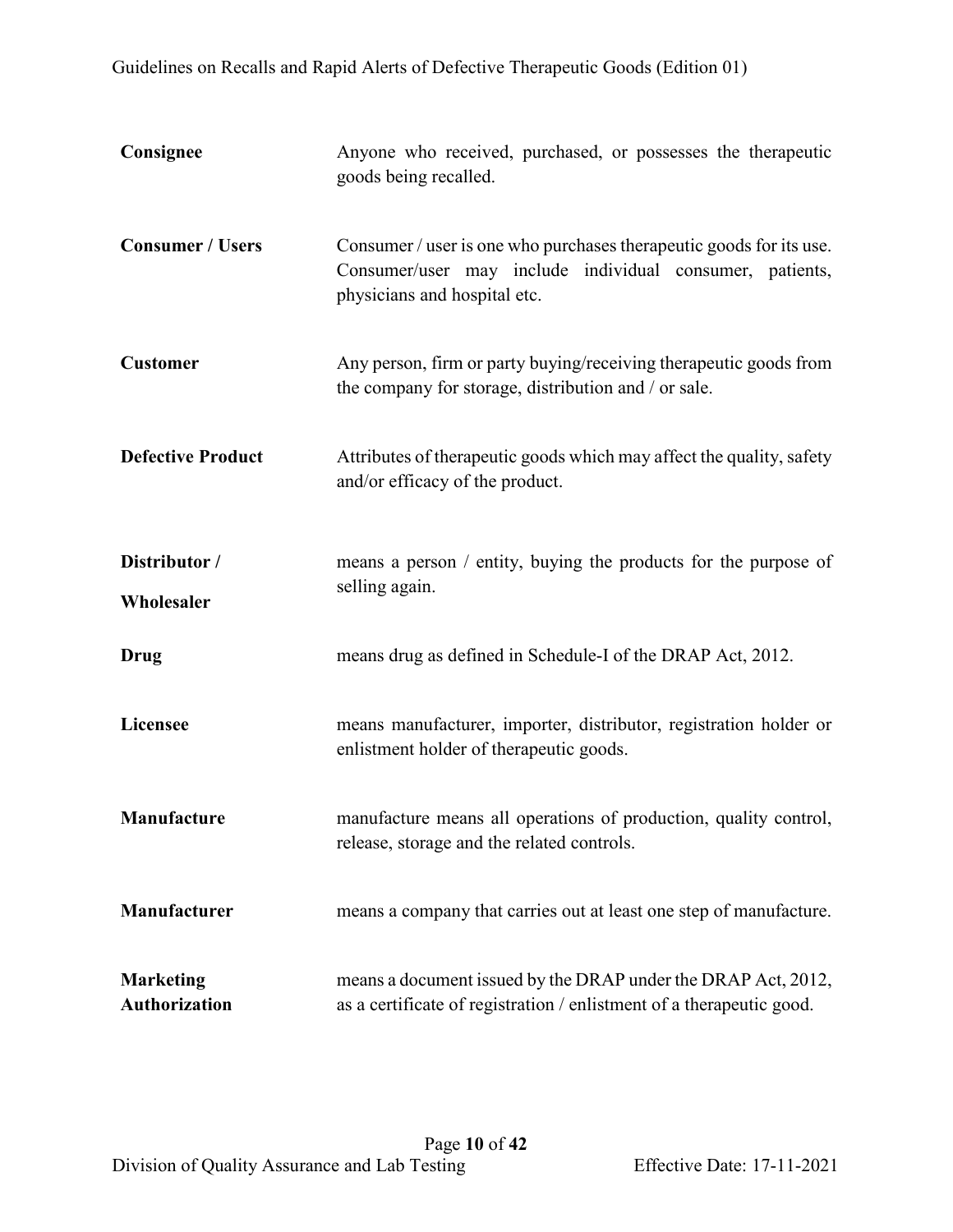| Pharmaceutical<br>Product                                          | means any drug intended for human use or veterinary use presented<br>in its finished dosage form or as a starting material for use in such<br>a dosage form.                                                                                                                           |  |
|--------------------------------------------------------------------|----------------------------------------------------------------------------------------------------------------------------------------------------------------------------------------------------------------------------------------------------------------------------------------|--|
| <b>Quality Control</b><br><b>Laboratory (QCL)</b>                  | means any laboratory notified for the test/analysis of therapeutic<br>goods                                                                                                                                                                                                            |  |
| Recall                                                             | means the removal of specific batch/batches of a therapeutic<br>good/product from the market for reasons relating to the quality,<br>safety or efficacy and/or if they are not in line with the particulars<br>provided in registration / enlistment application of the product        |  |
| Reference<br><b>Regulatory</b><br><b>Authority</b>                 | means a regulatory authority as notified by any competent forum,<br>board or committee of DRAP for the purpose of reliance.                                                                                                                                                            |  |
| Distribution /<br>Wholesale                                        | means sale to a person / entity, buying the products for the purpose<br>of selling again                                                                                                                                                                                               |  |
| <b>Retail Sale</b>                                                 | means a sale other than distribution / wholesale.                                                                                                                                                                                                                                      |  |
| <b>Statutory Recall</b>                                            | A recall directed by the Drug Regulatory Authority of Pakistan<br>(DRAP) / provincial government after notifying that product is<br>considered to be in violation of the laws, the DRAP Act, 2012, The<br>Drugs Act, 1976 and the rules framed thereunder.                             |  |
| <b>Substandard and</b><br><b>Falsified (SF)</b><br><b>Products</b> | Substandard drug means a drug as defined in Section 3 (zz) of the<br>Drugs Act, 1976. Whereas Falsified products include Spurious,<br>Adulterated, Misbranded and Counterfeit drugs (as defined in<br>Section 3 (zb), 3 (a), 3 (s) and 3 (f) of the Drugs Act $1976$<br>respectively). |  |
| <b>Supply chain</b>                                                | means transfer of ownership of API i.e. the upstream supply chain<br>(sources and path of ingredients that go to the manufacturer) and<br>the product i.e. downstream supply chain (path of the finished<br>product after it leaves the manufacturer) for each requirement             |  |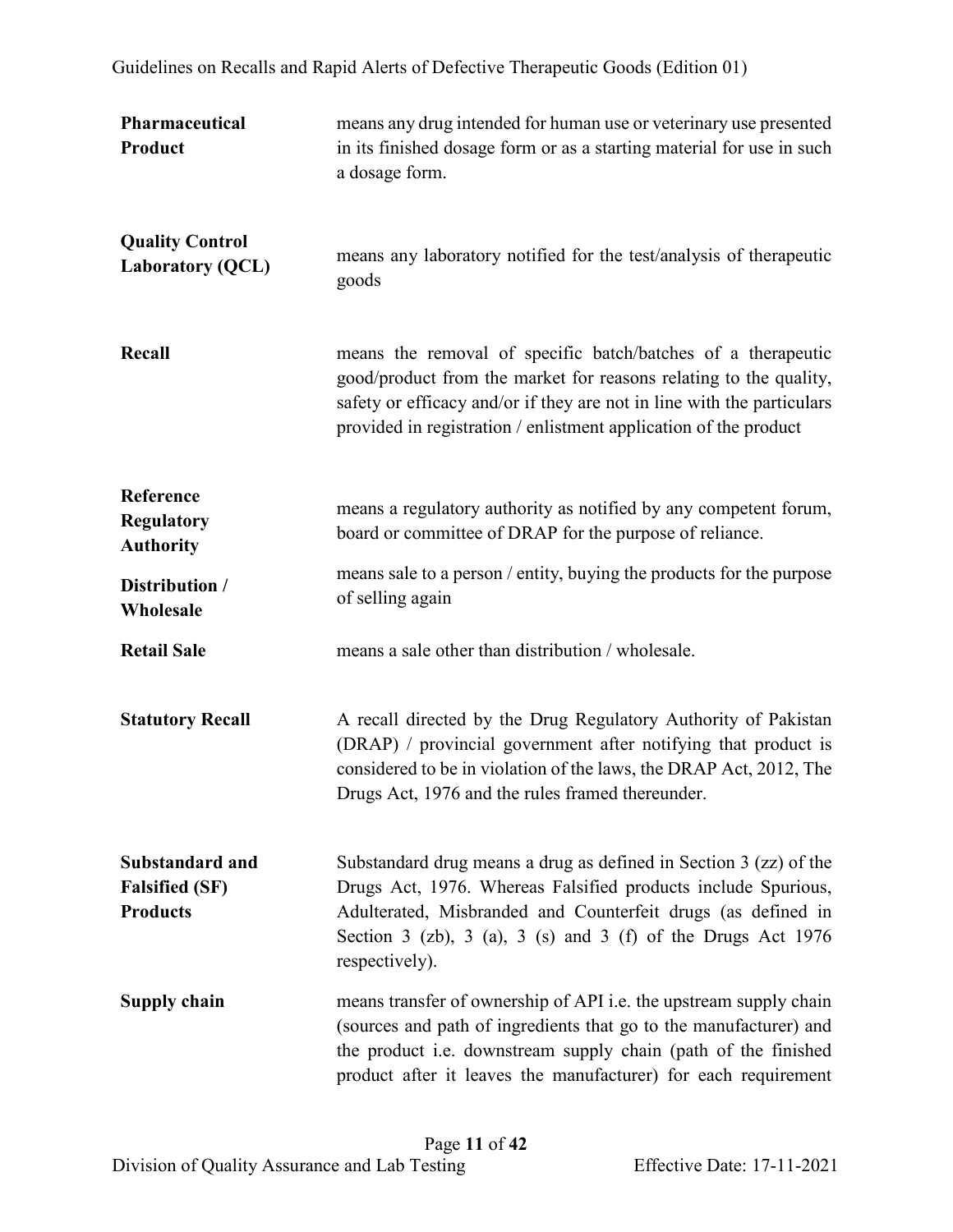regarding pedigrees / transaction records, authentication / verification.

- **Therapeutic Goods** includes drugs or alternative medicine or medical devices or biologicals or other related products as may be notified by the Authority under Section 2(xxxvi) of the DRAP Act, 2012. (Therapeutic goods may hereinafter refer as the product.)
- **Voluntary Recall** A recall initiated by the manufacturer as a result of unusual observation in any product's quality during periodic review (Internal / External) or investigation of a market complaint or any other failure or otherwise, is defective that present a risk of injury to human / animal.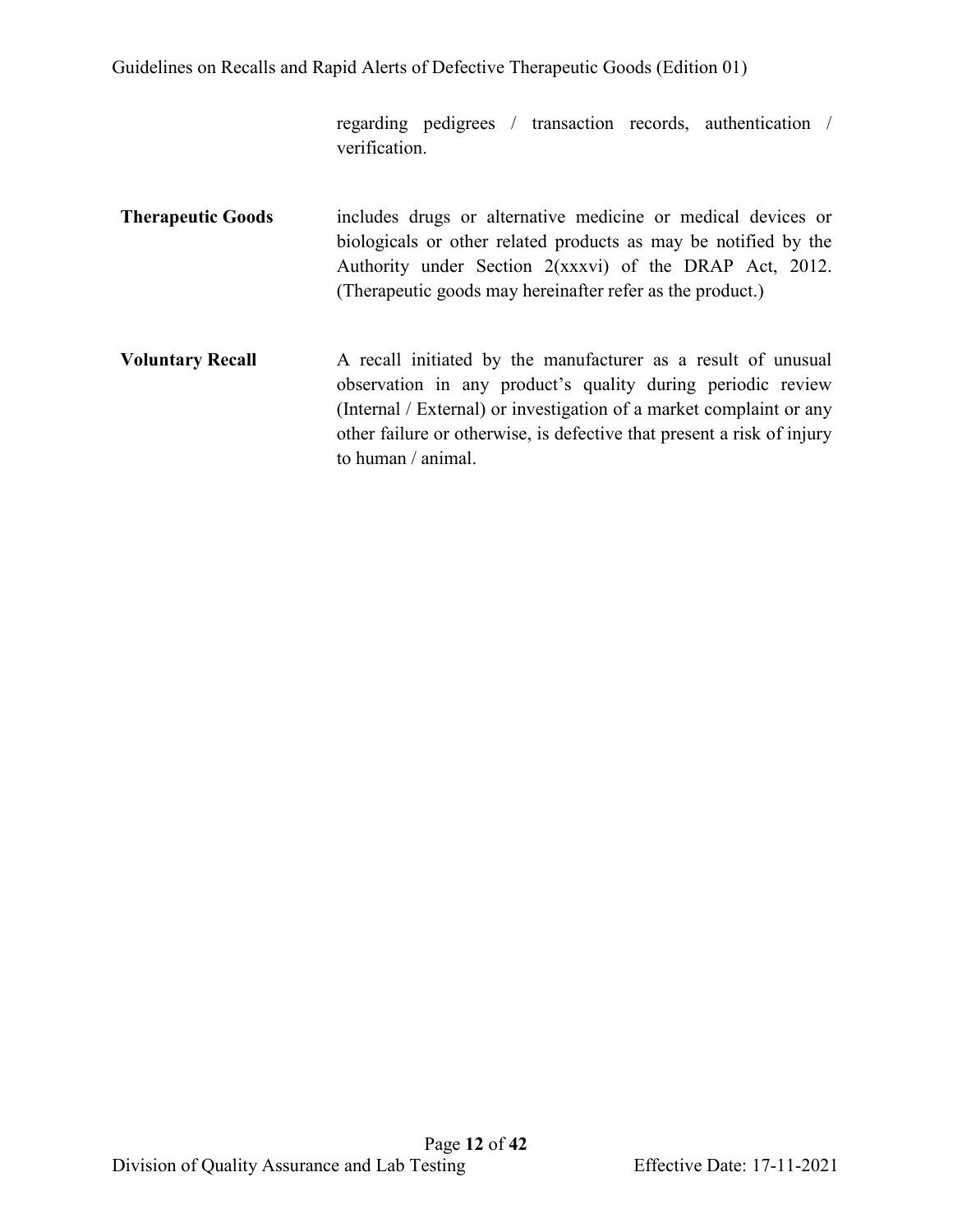# <span id="page-12-0"></span>**6. RECALLS AND RAPID ALERTS**

Recalls and rapid alerts are conducted to protect patients and consumers from the any potential harm that may be caused by use of a defective therapeutic goods. A defective therapeutic good is one that is suspected to be harmful under normal conditions of use or that does not comply with its marketing authorization (its registered) specification or that is lacking in therapeutic efficacy or that has not been manufactured in accordance with accepted standards of Good Manufacturing Practice (GMP).

Recall (voluntary/statutory) is an effective method of removing or correcting therapeutic goods, initiated **either** by the manufacturer as a result of defect (unusual observation) in any product's quality during periodic review (internal / external) or investigation of a market complaint or any other failure or that present a risk of injury or is otherwise defective or directed by the Drug Regulatory Authority of Pakistan (DRAP) or Provincial Health Department/Provincial Government after notifying that the product is considered to be in violation of the laws, the DRAP Act, 2012, the Drugs Act, 1976 and the rules framed thereunder.

The licensee holds the primary responsibility to carry out complete/total recall whether voluntary or statutory. Recall takes place because manufacturers, wholesalers and retailers carry out their legal and moral responsibility to protect the public health from the products that represent a risk of health hazard, injury or are otherwise defective.

# <span id="page-12-1"></span>**7. STAGES OF RECALLING A THERAPEUTIC GOOD**

| STAGE 01:        | Receipt of Information of Defective Product (Problem Report)  |
|------------------|---------------------------------------------------------------|
| $STAGE$ 02:      | Submission of Information for Assessment of a Recall          |
| STAGE 03:        | Assessment of Recall                                          |
| STAGE 04:        | Recall communication to remove defective products from market |
| <b>STAGE 05:</b> | Monitoring and Progress of Recall                             |
| STAGE 06:        | Evaluation of the Recall                                      |

In almost all cases, a product recall is divided into following six stages: -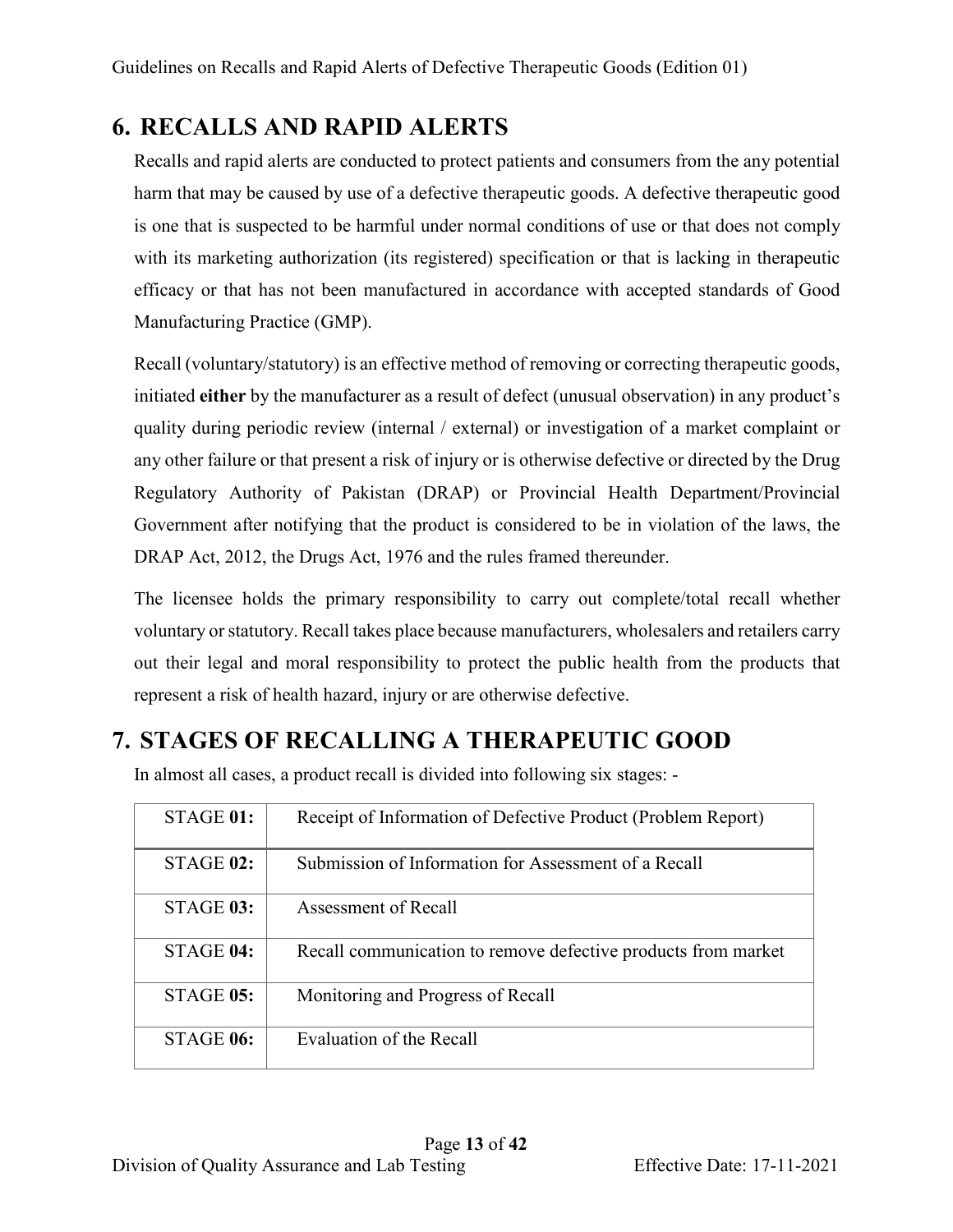### **STAGE 01: Receipt of Information of Defective Product (Problem Report)**

A recall might be initiated voluntarily by the licensee (i.e. manufacturers or importers having registration / enlistment holder, etc.,) of a product, because of complaints or reports related to the quality, safety, or efficacy of a defective therapeutic good. Alternatively, DRAP/ Provincial Health Departments can also orders a statutory recall of a product to the licensee holder upon receipt of defective product report.

The reports or complaints may be generated by the following: -

- i. Result of testing analysis of products by the national or provincial quality control laboratories;
- ii. Healthcare professionals, physicians, pharmacist, dentists, and patients;
- iii. Recall of products by principal manufacturer abroad or by the overseas National Regulatory Authorities or from information received directly from other NRAs or WHO;
- iv. Hospitals or Research institutes;
- v. Manufacturers or distributors or wholesalers or pharmacies or drug sale outlets (retailers).

Upon receipt of information, licensee will analyze the information, assess the validity of the information and potential hazards or danger associated to the consumers and patients, and the action appropriate to the situation.

In case of serious problems which may lead to initiate recall of Class I or Class II (refer to recall classification section), the licensee must inform to the Division of Quality Assurance & Lab Testing, DRAP, within 24 hours after receipt of the complaint or report of a problem.

For less serious problems that may result in a Class III recall, the licensee must inform to the Division of Quality Assurance & Lab Testing, no later than 72 hours after receipt of complaint or report of a problem.

It should be noted that the Licensee have to send information to the DRAP prior to their decision on recall. When the need for recall has been established an appropriate recall strategy may be devised.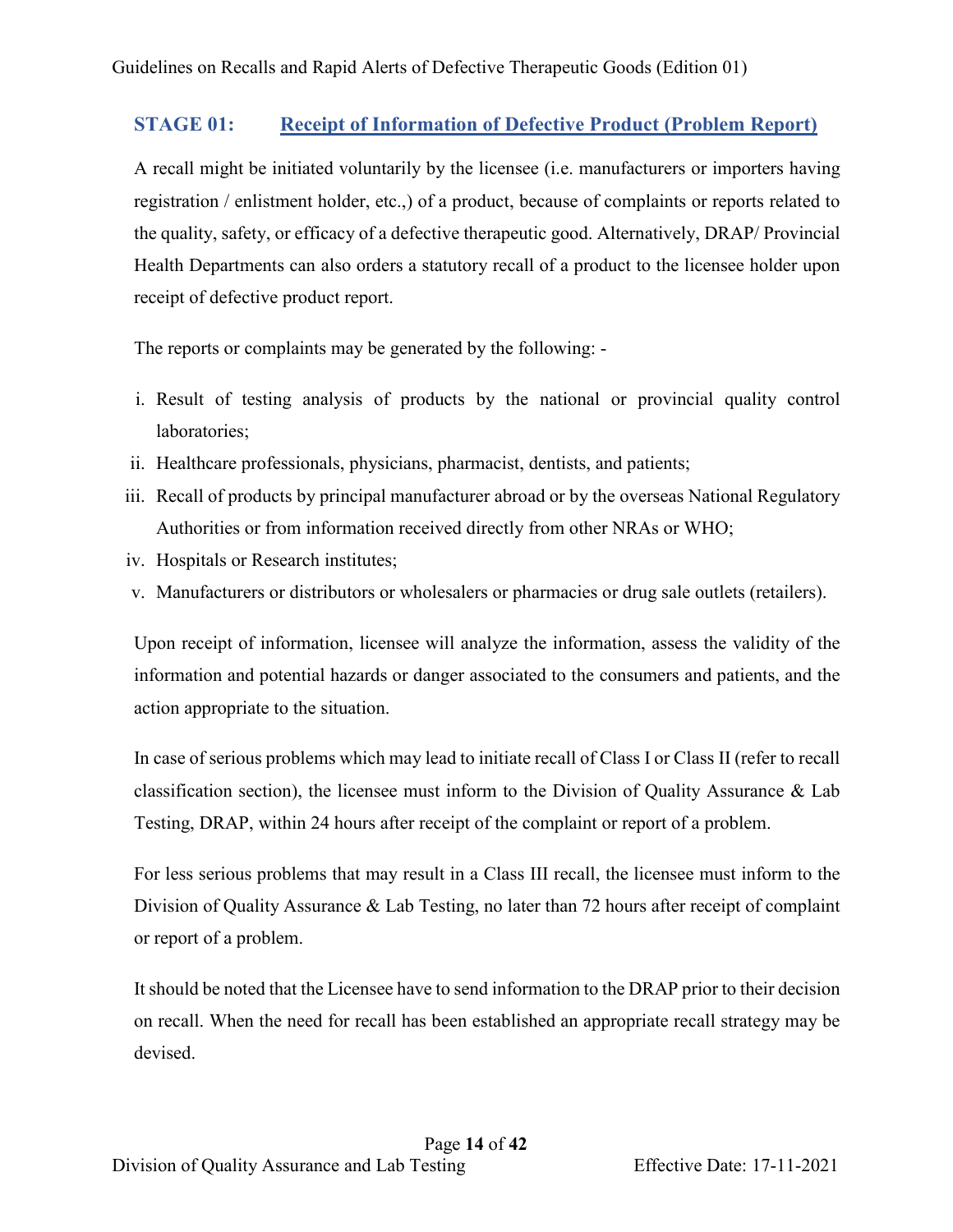## <span id="page-14-0"></span>**6.1.Action Group on Health Hazard Evaluation**

The Action Group on Health Hazard Evaluation of defective products report is part of the Division of Quality Assurance and Lab Testing, DRAP.

The role of the Action Group is to minimize the hazard to patients arising from the distribution of defective therapeutic goods by providing an emergency assessment and communication between the licensee, regulatory field force of DRAP and provincial health departments and consumers.

It achieves this aim by:

- a. Receiving and assessing reports of suspected defective therapeutic goods.
- b. Advising and monitoring necessary actions by the relevant licensee.
- c. Communicating the details of actions to be executed by the relevant stakeholders.
- d. Recommendations to the relevant Board or Committee on appropriate action.
- e. Monitor the determination of recall classification and level of recall.

The Action Group comprises of the officers of Division of Quality Assurance and Lab Testing, DRAP and headed by the Divisional Head, and it can consult with the experts in specialist areas as and when needed.

**Action group on Health Hazard Evaluation of defective products can be contacted at Telephone (+92 51 910 73 17) from 09:00 to 17:00, Monday to Friday, except for public holidays, and can also be contacted directly via email at gsms@dra.gov.pk.**

## **STAGE 02: Submission of Information for Assessment of a Recall**

When a licensee initiates a recall of a therapeutic product, it is required to notify the DRAP about the recall situations, and provides all relevant information required for the assessment of recall on the Recall Assessment Form (**Annex-I**).

The licensee shall not wait for assembling of all applicable information prior to notify DRAP. This "early" notification to DRAP will be helpful to review and evaluate their call for guidance and assistance in the recall process.

The information required for assessment of a recall is generally include following three categories:-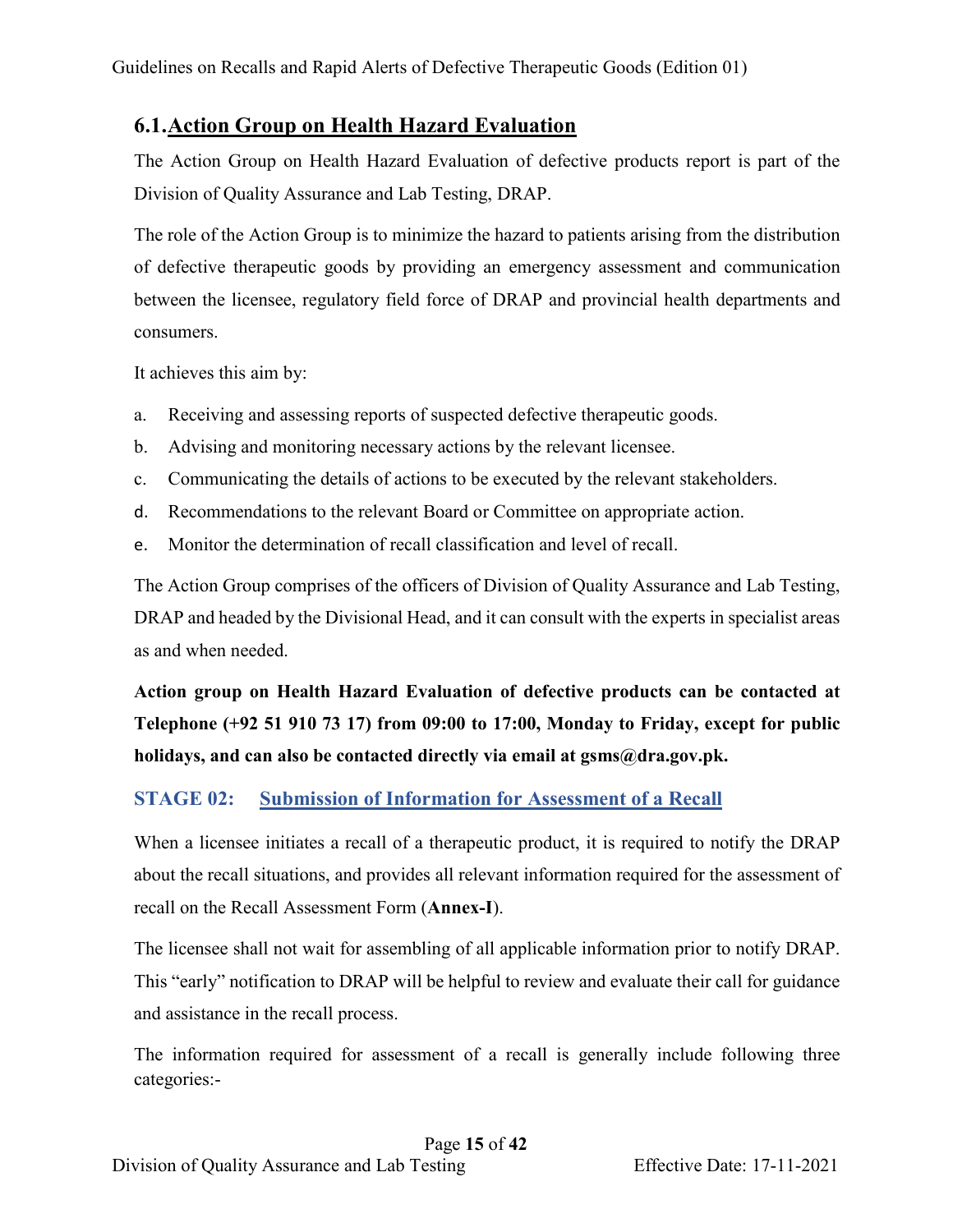- *a) Details of the Problem*
- i. Name and contact of the person reporting problem;
- ii. Date of problem reported;
- iii. Problem location;
- iv. Problem nature or type of defects in product;
- v. Any similar problem reports;
- vi. Results of quality control tests and other investigations on suspected or other samples.
- *b) Details of the Product(s)*
- i. Proprietary (brand) name of product, dosage form, strength and active ingredients;
- ii. Registration / enlistment number and pack size details;
- iii. Batch number(s), quantity, manufacturing and expiry date;
- iv. Manufacturer / importer name with contact details and local distribution list;
- v. If the product was exported, then also provide detail of importing country(ies);
- *c) Risk Assessment and Proposed Action by Licensee*
- i. Assessment and evaluation of potential hazard to consumer;
- ii. Proposed action ;
- iii. Proposed recall classification and level; and
- iv. Availability of alternative product.

## **STAGE 03: Assessment of Recall**

Each recall is a unique exercise. There are several factors that require careful consideration in assessment of potential risks associated with the defective product.

The initial assessment should include the following considerations:

- i. Risk to health of an individual including risk to vulnerable patients as well as normal individuals;
- ii. Risk of not receiving the correct medication;
- iii. Long-term risk as well as immediate risk;
- iv. Risk to healthcare professionals or the persons administrating a defective product;
- v. Risk of cross contamination particularly in case of defective vaccines and assessment of its impact on national vaccination drive, if applicable;
- vi. Risk to the consumer of animal food stuff in view of possible residues in the foodstuff.

It is also required to determine the probability that the defect is real and it is linked directly to the product supplied in the market or the defect arises at the time of dispensing.

## <span id="page-15-0"></span>**6.2.Health Hazard Evaluation**

The Action Group of Division of Quality Assurance & Lab Testing, DRAP will evaluate the health hazard posed by the defective product being recalled or considered for recall. It will also

Page **16** of **42**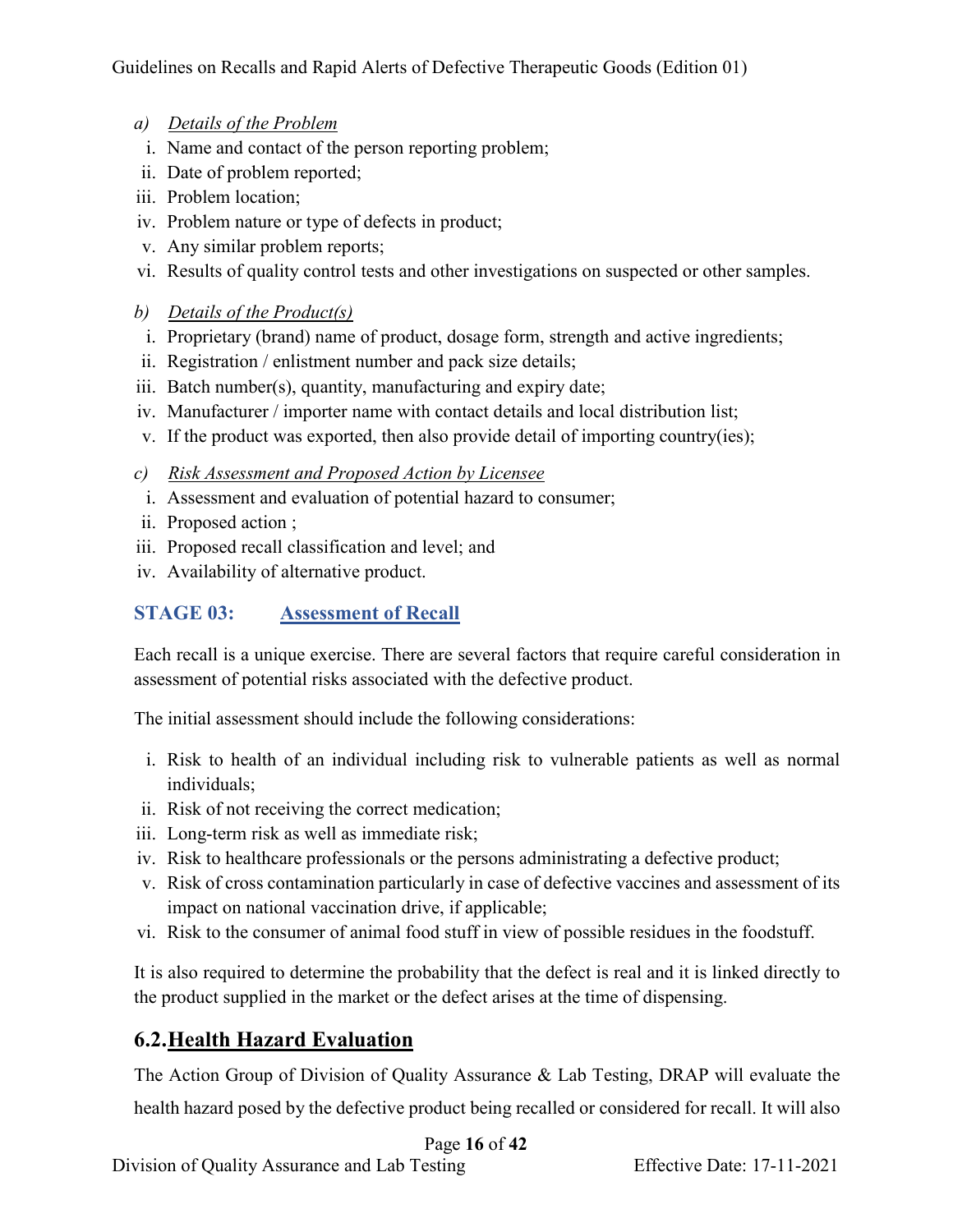evaluate the recall assessment provided by the licensee, perform health hazard evaluation on information provided on **Annex-I** and will consider, but not limited to, the following factors:

- i. Whether any disease or injuries have already occurred from the use of the product.
- ii. Whether any existing conditions could contribute to a clinical situation that could expose humans or animals to a health hazard. Any conclusion shall be supported as completely as possible by scientific documentation and/or statements that the conclusion is the opinion of the individual(s) making the health hazard determination.
- iii. Assessment of hazard to various segments of the population, e.g., children, surgical patients, pets, livestock, etc., who are expected to be exposed to the product being considered, with particular attention paid to the hazard to those individuals who may be at greatest risk.
- iv. Assessment of the degree of seriousness of the health hazard to which the populations at risk would be exposed.
- v. Assessment of the likelihood of occurrence of the hazard.
- vi. Assessment of the consequences (immediate or long-range) of occurrence of the hazard.

Based on this determination, the action group will ascertain the recall classification i.e., Class I, Class II, or Class III, to indicate the relative degree of health hazard of the product being recalled or considered for recall and propose a recall strategy.

### <span id="page-16-0"></span>**6.3.Recall Classification**

Recall classification is a numerical designation, I, II, or III, that is assigned to a particular recall. This classification indicates the relative degree of health hazard presented by the product being recalled and determined by regulatory authority(ies). A guidance on classification of urgency of a recall based on the degree of health hazard imposed by defective product, in line with PIC/S guidance laid down in "Procedure for Handling Rapid Alerts and Recalls arising from Quality Defects" is detailed below;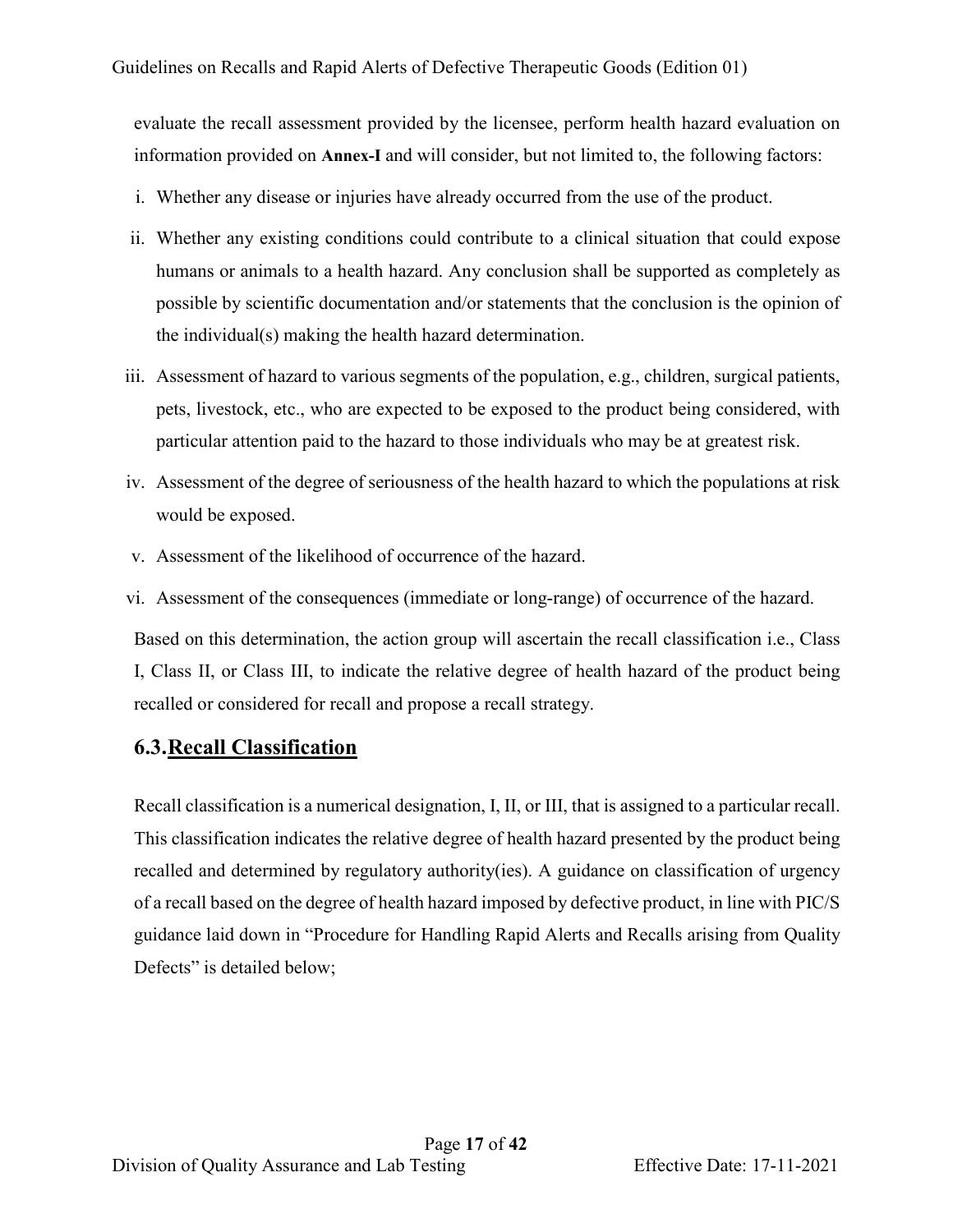## *Class I*

Class I Recall is a situation in which there is a reasonable probability that the use of, or exposure

to, a violative / defective product will cause serious or permanent adverse health consequences or death.

Examples of such situations are:

- $\&$  Wrong product (label and contents are different products)
- $\&$  Correct product but wrong strength, with serious medical consequences.
- $\%$  Microbial contamination/any foreign particle visible with naked eye in a sterile injectable of sterile injectable or ophthalmic product.
- $\&$  Chemical contamination with serious medical consequences.
- $\&$  Mix up of products ('rogues') within a pack. For example, two different blister strips within one outer carton, or, two different tablets within the one blister strip.
- $\%$  Wrong active ingredient in a multi-component product with serious medical consequences.
- $\&$  Serious adverse reactions which are batch or product related.
- $\&$  Any other situation as the Competent Authority or the Board may consider.

### *Class II*

Class II Recall is a situation in which use of, or exposure to, a violative / defective product may

cause **temporary or medically reversible** adverse health consequences or where the probability of serious adverse health consequences is remote.

Examples of such situations are:

- $\&$  Mis-labelling wrong or missing text or figures.
- $\&$  Missing or incorrect information leaflets or inserts.
- $\%$  Microbial contamination of non-injectable, non-ophthalmic sterile product with medical consequences.
- $\&$  Chemical/physical contamination (significant impurities, cross-contamination, particulates).
- $\%$  Mix up of products. For example, a case of product A contains one or more packs of product B.
- $\%$  Non-compliance with specification (e.g. assay, dissolution, stability, content uniformity, fill/weight).
- $\uparrow$  Insecure closure with serious medical consequences (e.g. cytotoxic, child-resistant containers, potent product).
- $\&$  Any other situation as the Competent Authority or the Board may consider.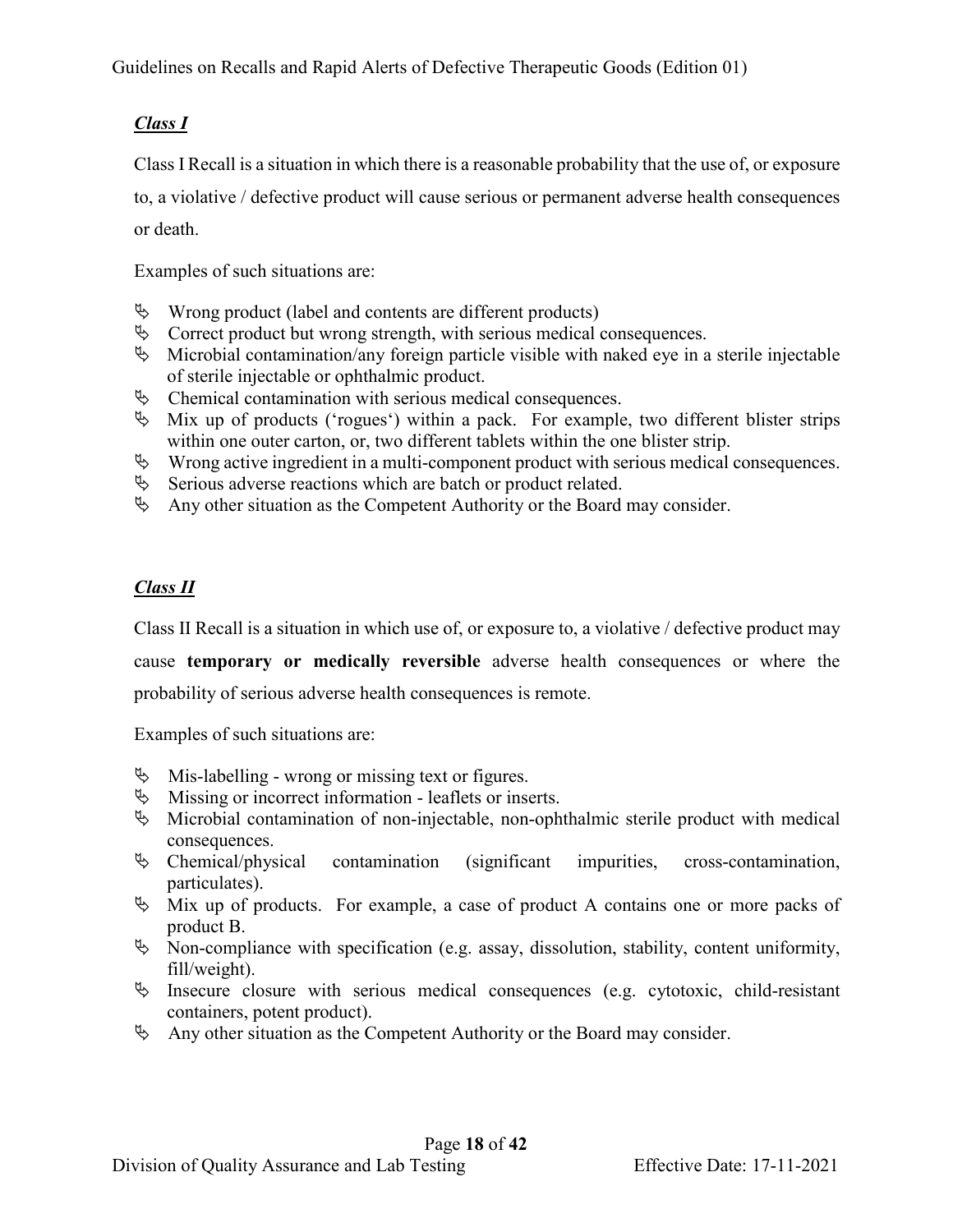## *Class III*

Class III Recall is a situation in which use of, or exposure to, a violative product is not likely to cause adverse health consequence.

Examples of such situations are:

- $\&$  Faulty packaging for example, wrong or missing batch number or expiry date.
- $\%$  Faulty closure.
- $\&$  Any other situation as the Competent Authority or the Board may consider.

## <span id="page-18-0"></span>**6.4.Levels of Recall / Depth of Recall**

The level (or depth) of recall of a product/batch shall be determined based on recall classification and level to which distribution has taken place. There are three levels of recall such as consumer/user, retail and wholesale.

## **6.4.1. Consumer or User Level**

which may vary with product, including any intermediate wholesale or retail level. Consumer or user may include individual consumers, patients, physicians and hospitals.

### **6.4.2. Retail Level**

recall to the level immediately preceding consumer or user level. It includes retail groceries, pharmacies, hospital pharmacies, dispensing physician, institutions such as clinics and nursing homes, etc.

### **6.4.3. Distributor/Wholesale Level**

all distribution/wholesale levels between the manufacturer and / or importer and retailer.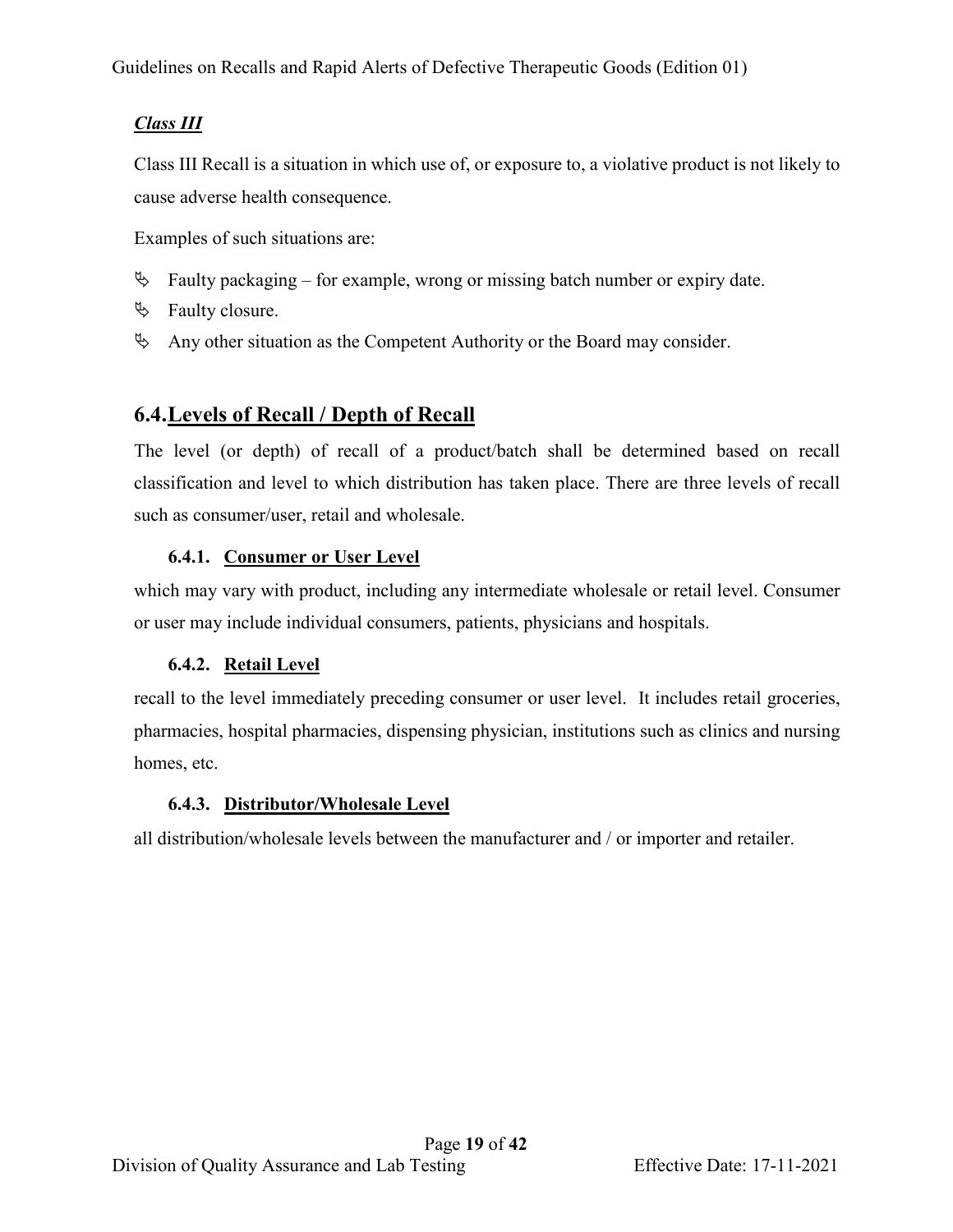## <span id="page-19-0"></span>**6.5.Timelines For Effective Recall System**

Based on the category of risks involved, a timeline of within 24 hours up to a maximum of 72 hours of initiation for **Class I** recall. For **Class II** recall up to a maximum of 10 days of initiation and for **Class III** recall up to a maximum of 30 days of initiation is allowed. Sale/supply/distribution of defective product shall immediately be restricted as the **defect is notified**.

This timeline is for initiation of recall procedure to commence from the receipt of information as notified by the Drug Regulatory Authority of Pakistan (DRAP) under statutory recall or voluntary recall by the manufacturer on its own.

For Quality Defects imposing serious health hazards, the recall must be initiated immediately **without waiting for a notification from Authority**. The timeline for stopping sale/distribution of defective product under Class I shall be ensured within 24 hours and the physical recall being completed within 72 hours. The Class II and Class III recalls shall be ensured within 10 and 30 days, respectively.

| <b>Class of Recall</b> | <b>Initiation Time</b>   | <b>Time to ensure Physical Recall</b><br>from initiation |  |
|------------------------|--------------------------|----------------------------------------------------------|--|
|                        | $<$ 24 hours             | Max 72 hours                                             |  |
|                        | $<$ 24 – max 72 hours    | Max 10 days                                              |  |
|                        | $\leq$ 24 – max 72 hours | Max 30 days                                              |  |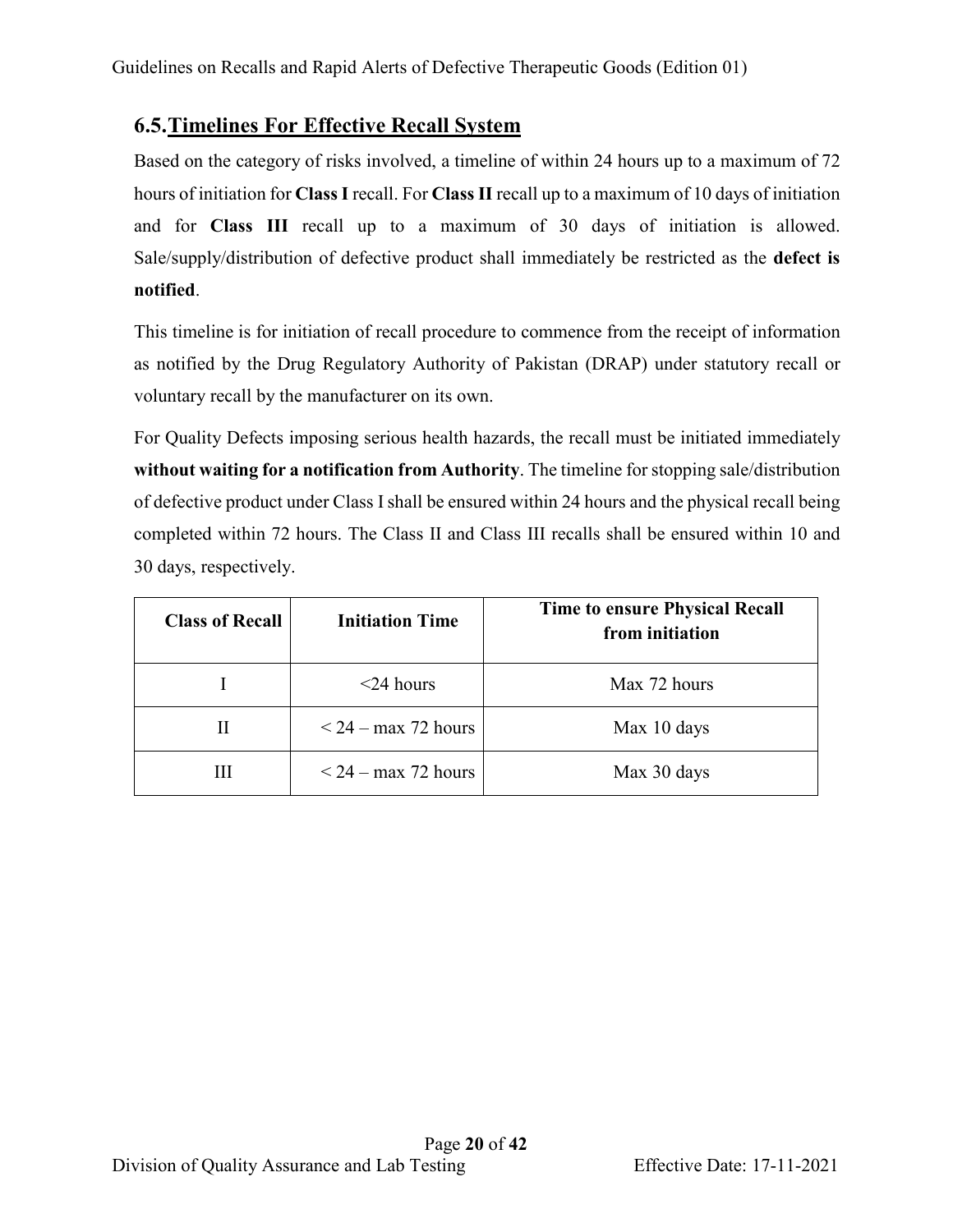## <span id="page-20-0"></span>**6.6.Recall Strategy**

As the information related to the defective therapeutic goods start assembling, licensee will devise an appropriate recall strategy. Various common factors which are required to consider in each recall strategy includes the nature of the defect in the product, incidence of complaints, public safety, distributors networks, etc.

The licensee is also required to discuss the proposed recall strategy and recall classification with the Action Group of DRAP. Any factors which may affect the duration of recall shall also be informed by the licensee. Recall process is required to be completed on the dates as directed by the DRAP.

A recall strategy should also indicate the proposed level in the distribution chain to which the recall is extending. If the recall is limited to distributors / wholesaler level, then substantial justification should be provided for not recalling from retailer or consumer level. Following information should be provided in proposed recall strategy:-

- $\&$  Indicate the contact number(s) for enquiry and the corresponding operating hours;
- $\%$  Indicate how the message of recall will be delivered to consumer e.g. press release or recall letters etc.;
- $\%$  what have the consumers been instructed to do with the recalled product;
- $\mathfrak{B}$  If the recall could create a market shortage, then availability of alternate products in market to minimize the impact on the consumer(s);
- $\%$  Provide a proposed disposal plan of the recalled products, whether recalled therapeutic goods will be destructed, corrected, etc.

Destruction procedure, along with an appropriate evidence-based record maintenance system of the Licensee is required to be reviewed from the Action Group of DRAP.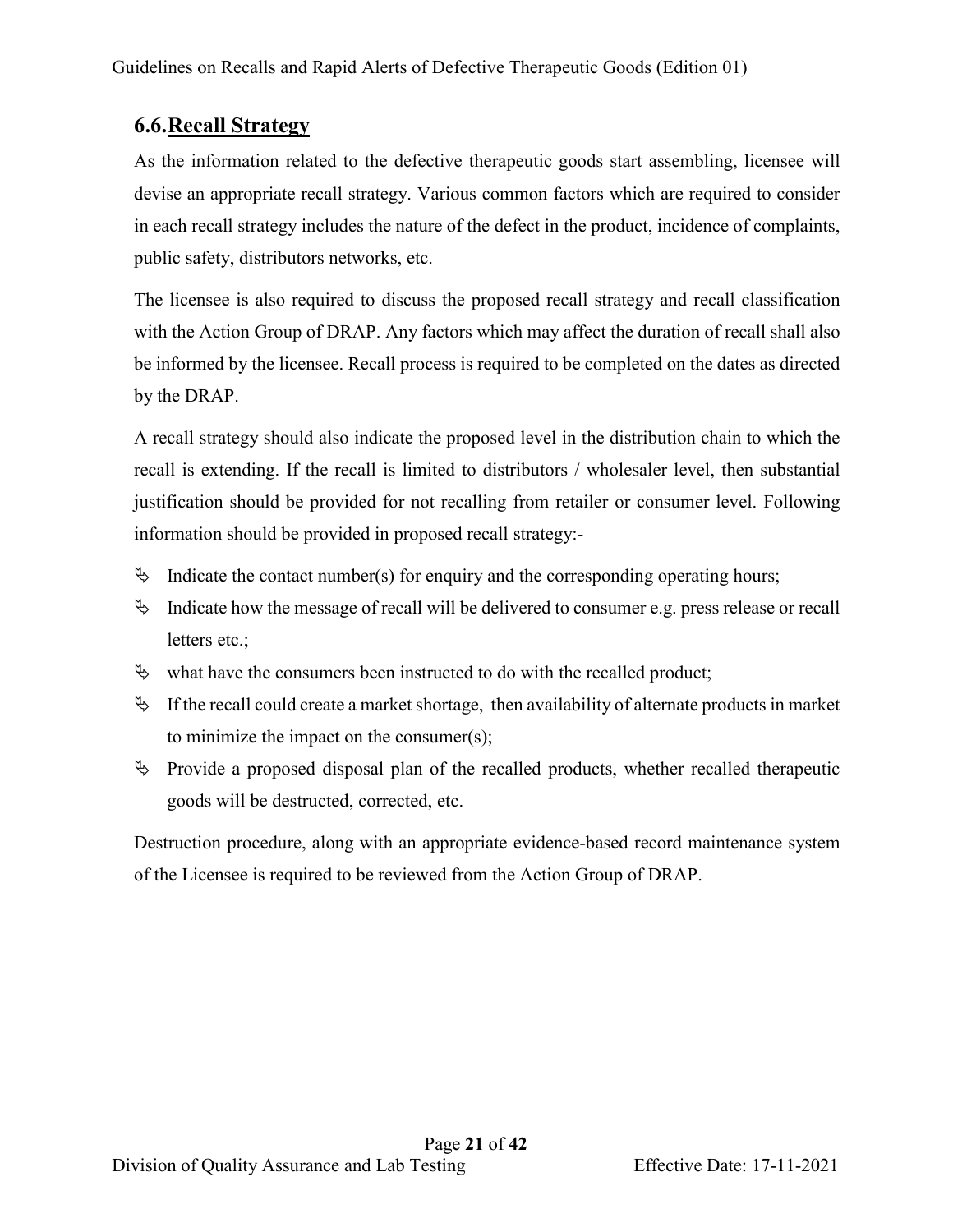#### **STAGE 04: Recall communication to remove defective products from market**

The licensee will adopt best approaches for effective communication of recall alert to the targeted audience.

| <b>Communication Method</b> | <b>Recall Classification</b>             |
|-----------------------------|------------------------------------------|
| Recall letters / Notices    | Class I, Class II and III                |
| Press Release               | Class I or class II where<br>appropriate |

## <span id="page-21-0"></span>**6.7.Recall letters**

Recall letters are most commonly used tool for effective communication by the licensee with the distribution network, pharmacies / retail outlets and healthcare professionals. A recall letter must be on the licensee's letterhead containing comprehensive information including a factual statement for the reason of recall together with the specific details to allow easy identification of products. Recall letter should also include issuing date and signature along with title and name of signatory. A specimen recall letters is provided at **Annexure-III.**

The recall letter may be sent by email, or other appropriate electronic communication channels, or by post. A recall letter may include

**a. Description of the Product;** Proprietary (Brand) Name of the product; DRAP Registration / Enlistment Number Name of Registration / Marketing Authorization holder ; name of manufacturer, pack size; dosage form; batch number(s) and expiry date;

**b. Reason for Recall;** The reason for the recall should be concisely explained. It should be made clear that further distribution or use of the product should cease immediately.

**c. Contact Details;** The Licensee should clearly identify a hotline for enquiry.

### <span id="page-21-1"></span>**6.8.Press Release**

Press releases and rapid alert to public is usually reserved for disseminating information of hazards categorized as Class I, and where appropriate Class II, or under situation where other means for controlling the hazard appear inadequate.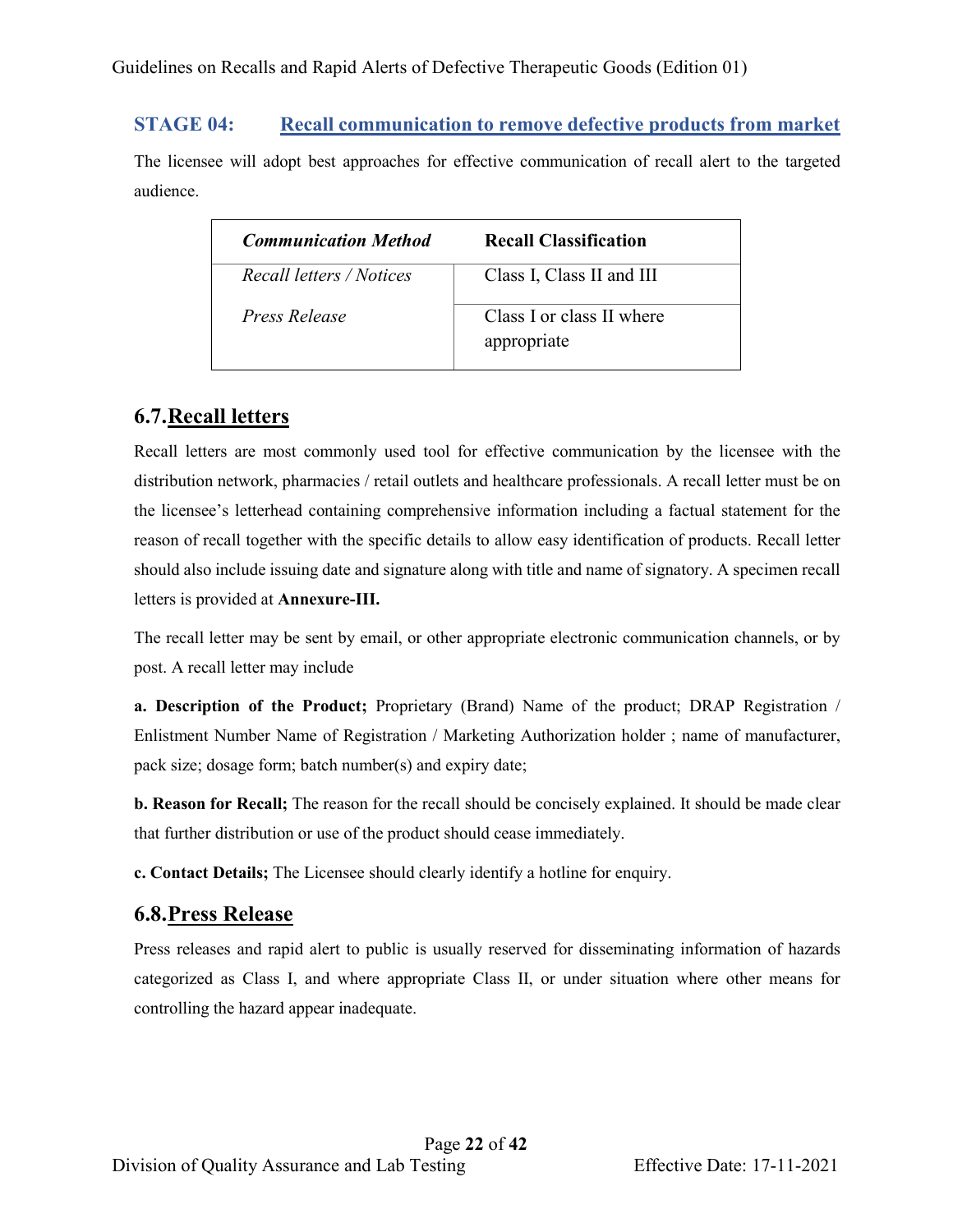### <span id="page-22-0"></span>**6.9.Stepwise Recall Procedure**

- $\rightarrow$  The licensee/representative of licensee/Quality Assurance of a licensee shall enter the details in the 'Recall Log' and assign a unique recall reference number representing the serial number for a particular year in which the recall has been initiated.
- $\rightarrow$  The licensee/representative of licensee / Quality Assurance of a licensee shall inform the Distributor/Marketing Company with fastest mode of communication which may include email, telephone, fax, etc. to further stop distribution of the batch(es) in the market and call back the stock available with the distributors, retailers etc, depending on the seriousness of the defect.
- **"Product/batch Recall Notice"** shall be sent by licensee/representative of licensee/ Quality Assurance of a licensee to Distributor / Marketing Company.
- $\rightarrow$  Licensee/representative of licensee/ Quality Assurance of a licensee shall also publish a public awareness recall notice in at least two of the daily newspapers having nationwide coverage within 24-72 hours.
- $\rightarrow$  Distributor / Marketing Company shall immediately check the distribution record to identify the Customers and Warehouse where the subject product / batches have been distributed and forward the copies of the Recall Notice to them for necessary action to immediately hold the available stock and return all unsold stock.
- $\rightarrow$  The distributor(s) / the Head of warehouse shall send the Return feedback report along with goods / products (if any) to the licensee/representative of licensee /QA head of a licensee of the stock available with them. The licensee/representative of licensee /QA head of a licensee shall reconcile the stocks of the recalled materials against the total quantity of distributed material and fill the "Recall Reconciliation Report" separately for each Batch of Product. The copy shall be forwarded to Drug Regulatory Authority of Pakistan and shall be presented to the Drugs Inspector when inquired for review and necessary action.
- $\rightarrow$  The recall of the product/batch shall be completed depending on the class of recall as proposed by the Licensee and agreed to by the Action Group on Health Hazard Evaluation of Defective Products, within the defined time.

#### **6.9.1. Responsibilities in Recall Procedure**

#### **6.9.1.1. Director or Management of the Marketing Authorization Holder**

 $\lozenge$  To monitor and ensure effective recall.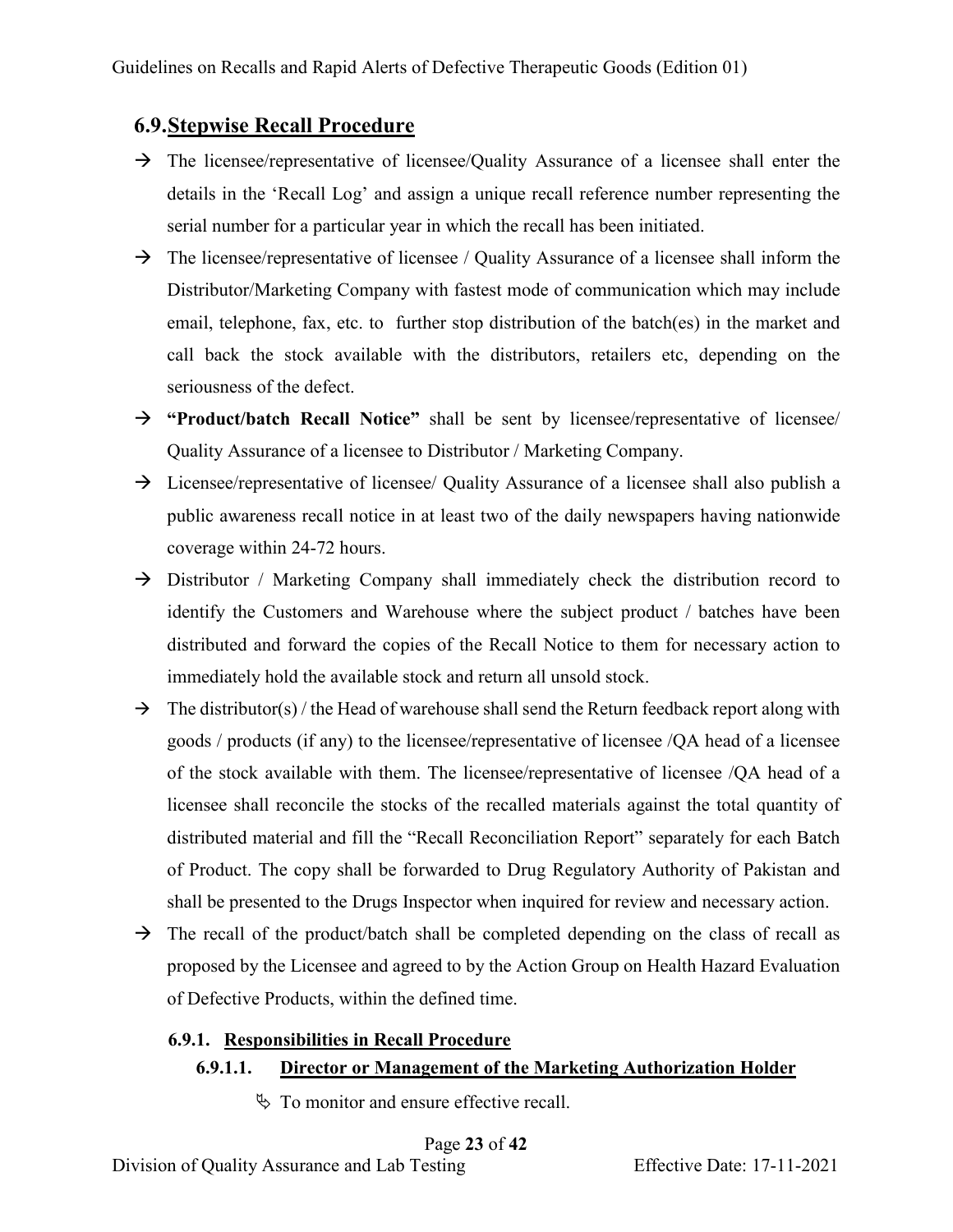#### **6.9.1.2. Quality Control / QA Head of the Manufacturer**

- $\frac{1}{2}$  Informing the management in writing about any product defect which may require recall.
- $\%$  Informing the regulatory authorities immediately after recall decision is made.
- $\&$  Issuance of recall notice to all distributor/ marketing company.
- $\&$  Overseeing the system for receiving, verification, quarantining, segregation and securing of recalled stock.
- $\&$  Labelling of the recalled stock.
- $\ddot{\varphi}$  Investigating the incident which resulted in a product recall.
- $\&$  Making decision on destruction / disposition of recalled stock as per SOP of the firm.

#### **6.9.1.3. Warehouse Head**

- $\&$  Receipt, verification, quarantine/ segregation and secured storage of recalled stock under lock & key.
- $\&$  Informing QC/QA about the recalled goods.
- $\lozenge$  Providing support during recall investigation.

#### **6.9.1.4. Distributor/ Marketer**

- $\&$  Ensure the removal of defective batch of product from the market in a stipulated time as per class of the recall.
- $\&$  Co-ordinate with Wholesalers / retailers for the recall of batch(es) in the market.

#### **6.9.1.5. Wholesalers / Retailers**

- $\&$  To hold the defective batch(es) of product immediately after the receipt of the recall information.
- $\&$  Co-ordinate with consumers for the recall of batch(es) in the market.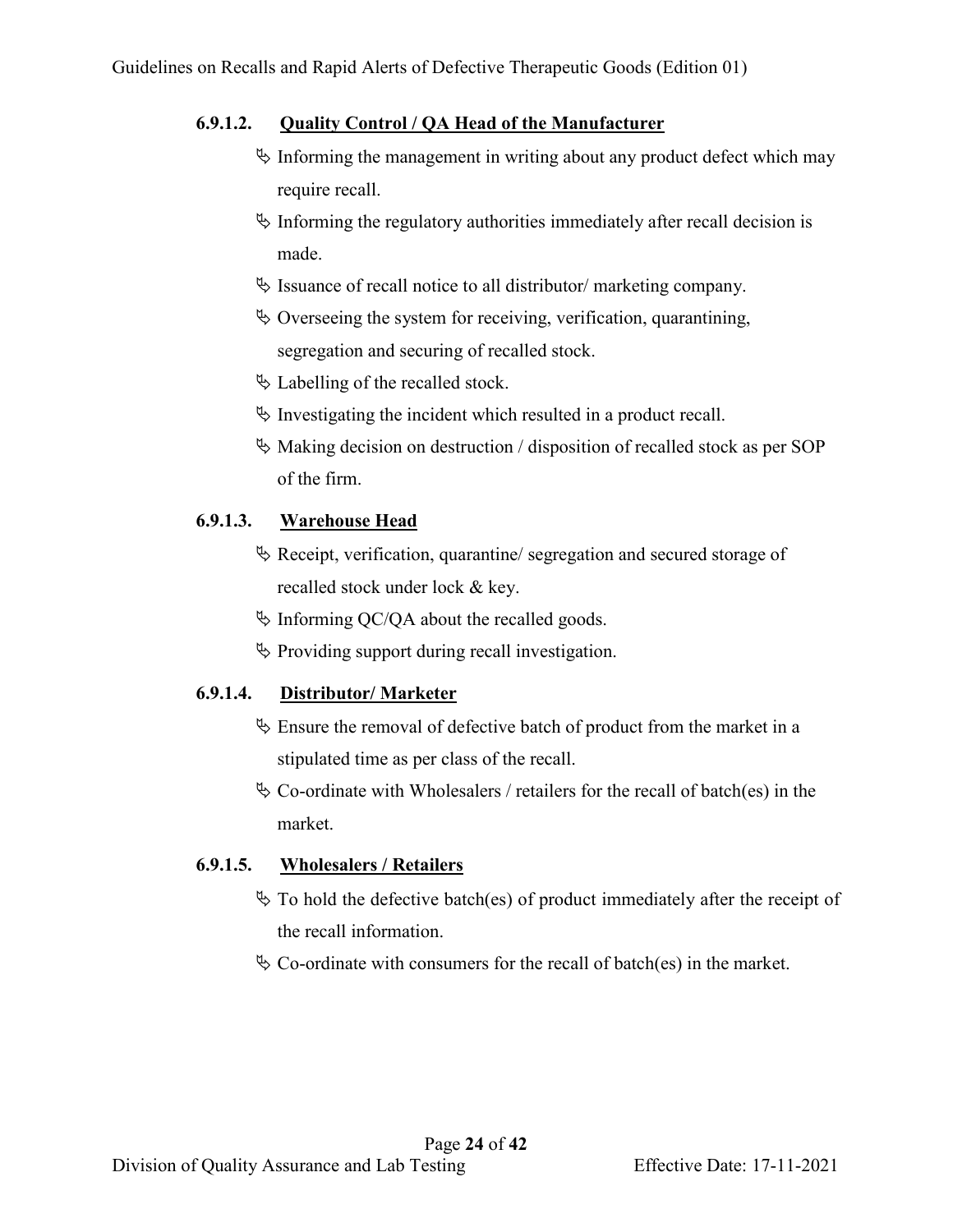### **STAGE 05: Progress Monitoring of Recall and Implementation Feedback**

Licensee has the prime responsibility for implementing recall action, and for ensuring compliance with the recall procedure at its various stages. The licensee is responsible to develop an effective recall system and maintain all records which will assist in recalling a product from the market.

Following are general requirements for record maintenance by the licensee for effective recalls:

- a. A system for maintenance of all manufacturing records for capturing complete history of all batches from starting materials to the finished products i.e. batch manufacturing record, batch processing records, etc.
- b. A database for maintaining all distribution records including physician samples and export quantities, should be retained accessible to permit rapid recall of any batch.

Generally, the complete records pertaining to manufacturing and distribution should be retained for two years after the date of transaction or one year after the expiry date of the batch whichever is longer.

Licensee is also required to retain records of complaint received about each product. Complaints should be examined appropriately by the technical personnel and any subsequent action taken should also be documented and shown in the records.

## <span id="page-24-0"></span>**6.10. Recall Reconciliation Report**

After the completion of timeframe of recalling product, or at other agreed intervals in accordance to the direction of the Action Group, Division of Quality Assurance & Lab Testing, DRAP, the licensee shall submit interim and final report to monitor the progress of recall implementation.

### **6.10.1. Interim Report**

The interim report should be submitted to Action Group, Division of Quality Assurance & Lab Testing, DRAP, generally at every 7 days of commencement of recall. Following are the contents of the interim report: -

i. When the recall notification was issued, and which communication channels were utilized.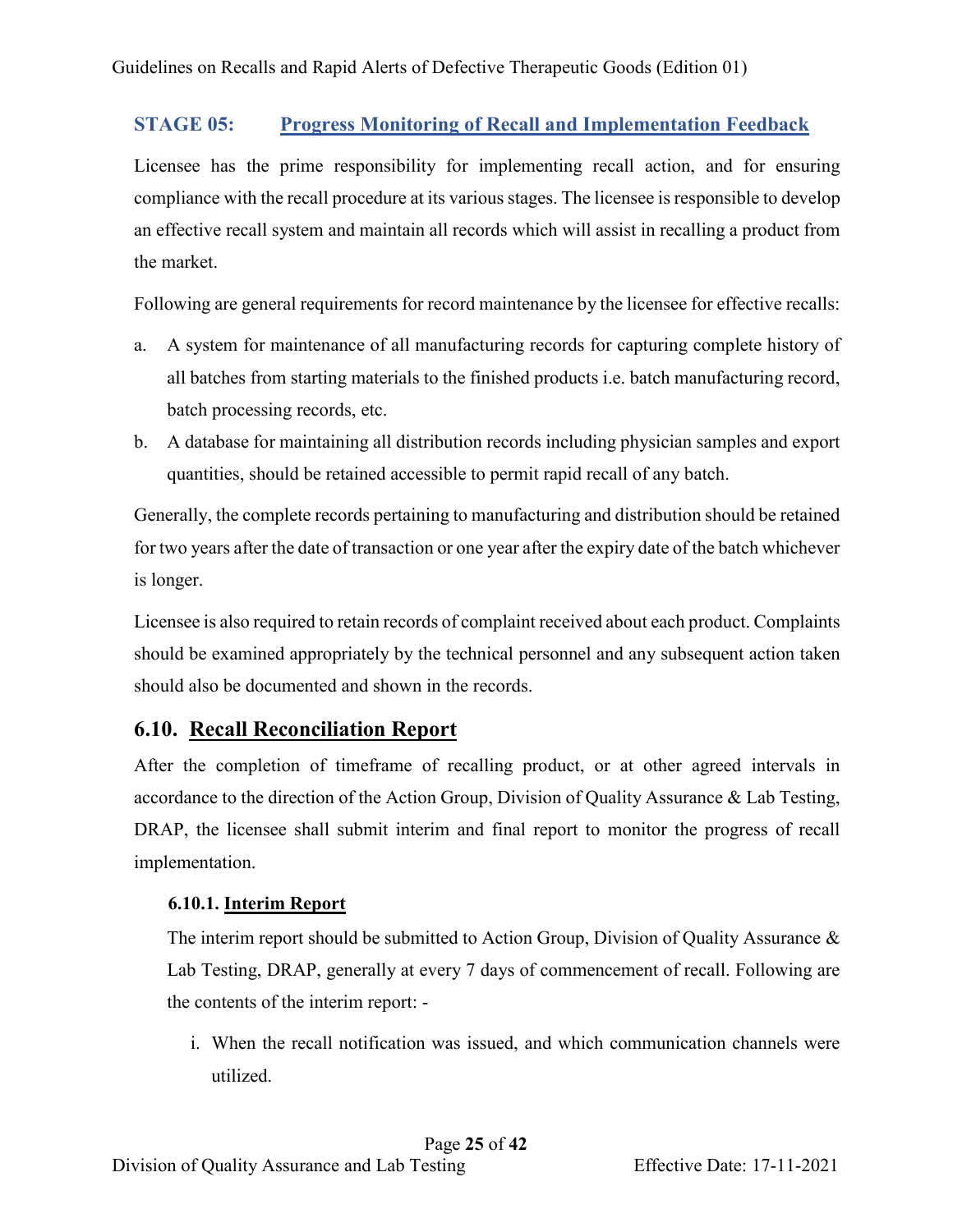- ii. Number of distributors/firms/institutions etc., whom the defective product(s) was supplied;
- iii. Number of responses received from them;
- iv. Names of entities which did not responded to licensee for recall notification;
- v. Quantity of stock returned till report date;
- vi. Estimated time frame for the completion of the recall.

#### **6.10.2. Final Report**

A final report should be submitted to Action Group, Division of Quality Assurance & Lab Testing, DRAP, within one month of recall commencement and following information should be provided in the final report: -

- i. Reason for recall
- ii. Details of Actions taken by the Licensee;
- iii. Extent of distribution of the relevant batch across the country and export
- iv. Quantity of stock returned, corrected, outstanding;
- v. Quantity of stock consumed;
- vi. Quantity of stock not located;
- vii. Date of recall completion;

The Action Group, Division of Quality Assurance & Lab Testing, DRAP, will establish the effectiveness of recall implementation and unless satisfactory reports are received, licensee may be asked to undertake further action.

#### **STAGE 06:** Evaluation of the Recall

The purpose of evaluation is to check effectiveness and verify that all consignees at the recall depth specified by the strategy have received notification about the recall and have taken appropriate action. The recalling firm will ordinarily be responsible for conducting effectiveness checks.

In addition to the effectiveness checks conducted by recalling firm, DRAP itself or through its field offices, may also contact or inquire firm's customers as a means of assuring that the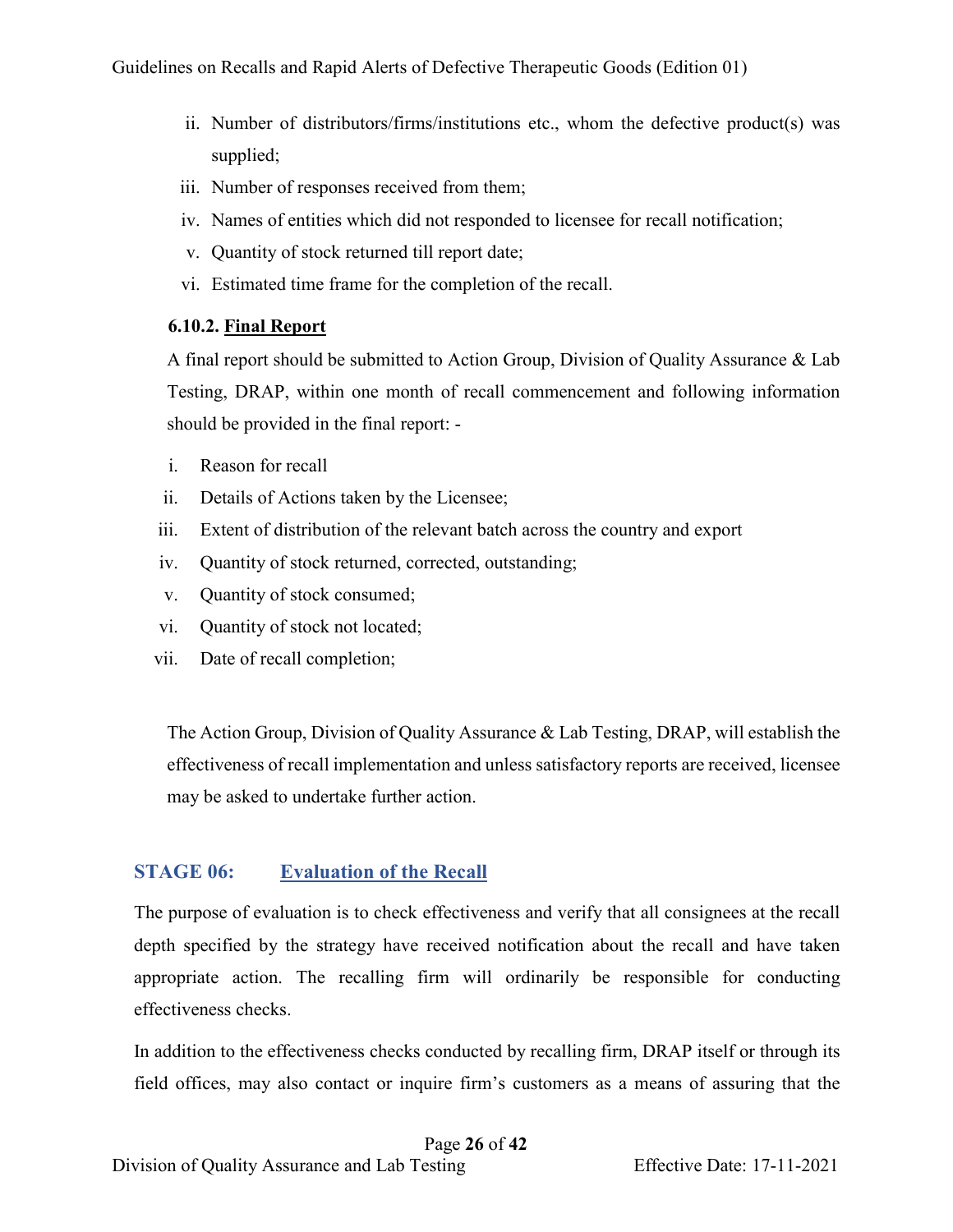recalling firm and its consignees are performing their recall responsibilities. If DRAP determines the recall to be ineffective, the recalling firm will be asked to take appropriate actions, including re-issuing recall notifications.

### <span id="page-26-0"></span>**6.11. Follow-Up Actions**

The follow-up action consists of a check on the effectiveness of a recall, an investigation of the reason for the recall, root cause analysis and remedial action taken to prevent recurrence of the defect.

The licensee/representative of licensee/QA Head of licensee shall monitor the recall process of product/batch to determine whether the recall is progressing satisfactorily.

The stocks of recalled goods shall be placed under "Quarantine" and stored separately under lock and key in a secure area until final decision.

Wherever required, QA Head of the manufacturing site shall perform the physical inspection of recalled goods and collect sample from recalled goods for investigation to establish the root cause of the product quality defect.

The investigation of the recalled batch(es) shall be conducted as per the SOP of the licensee, on "Investigation of Non-conformities" to identify the root cause of the failure and initiate corrective and preventive actions (CAPA).

Impact assessment shall be conducted on other batches of the concerned product and further extended to batch(es) of other product(s), wherever applicable.

If the cause of recall is established to be quality issue associated with any of the raw material used, then the traceability of that material shall be established in all the product(s)/batches.

Based on conclusion of the investigation findings, the QA Head of licensee / representative of licensee shall forward investigation report along with corrective and preventive action and appropriate disposition plan of the batch(es) of recalled goods as per destruction/disposition SOP of licensee to the Directorate of QA&LT, DRAP. Disposition/destruction shall be done in the presence of Drugs Inspector or a team specified for the purpose by DRAP.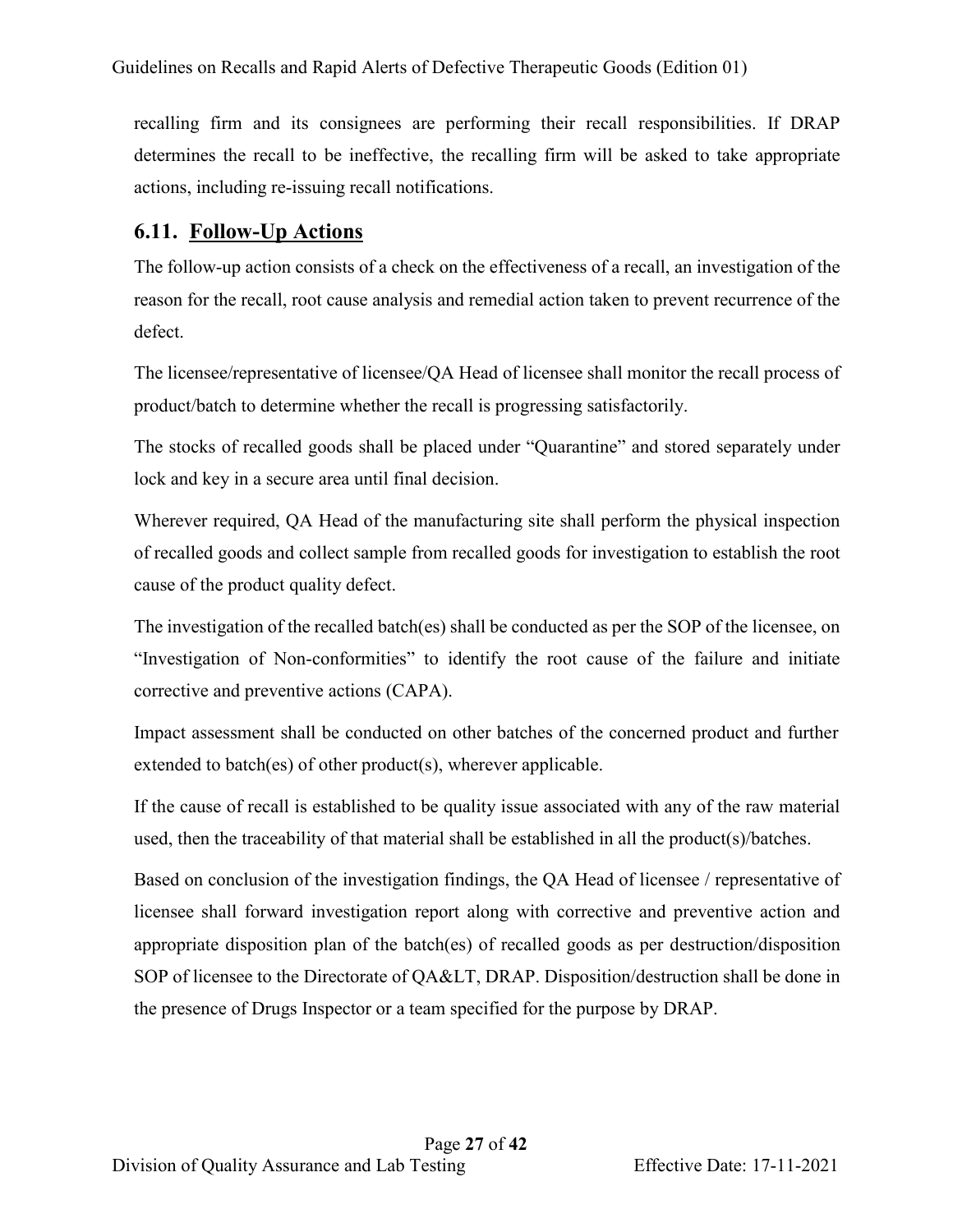## <span id="page-27-0"></span>**7. TERMINATION OF A RECALL**

A recall will be terminated when QA&LT Division of Drug Regulator Authority of Pakistan determines that all reasonable efforts have been made to remove or correct the product in accordance with the recall strategy, and when it is reasonable to assume that the product subject to the recall has been removed and proper disposition or correction has been made according to the degree of hazard of the recalled product. Written notification that a recall is terminated will be issued by QA&LT Division of Drug Regulatory Authority of Pakistan to the recalling firm. A recalling firm may request termination of its recall by submitting a written request to QA&LT Division stating that the recall is effective in accordance with the criteria set forth, and by accompanying the request with the most current recall status report and a description of the disposition of the recalled product.

## <span id="page-27-1"></span>**8. MOCK RECALL**

Mock recall shall be carried out for at least one batch of any product, dispatched for sale where maximum distributors are involved, to test the effectiveness of the arrangements of recall. Effectiveness of recall procedure can also be checked by 'evaluation of a real recall'.

During mock recall traceability shall be performed for at least, one of the raw materials used in the batches identified for mock recall.

Mock Recall shall be performed at least for the longest distribution chain and whenever there is a change in distributor/marketing company.

Records of such mock recall should be maintained by the QA Head of the company and presented to Drugs Inspector when required/inquired.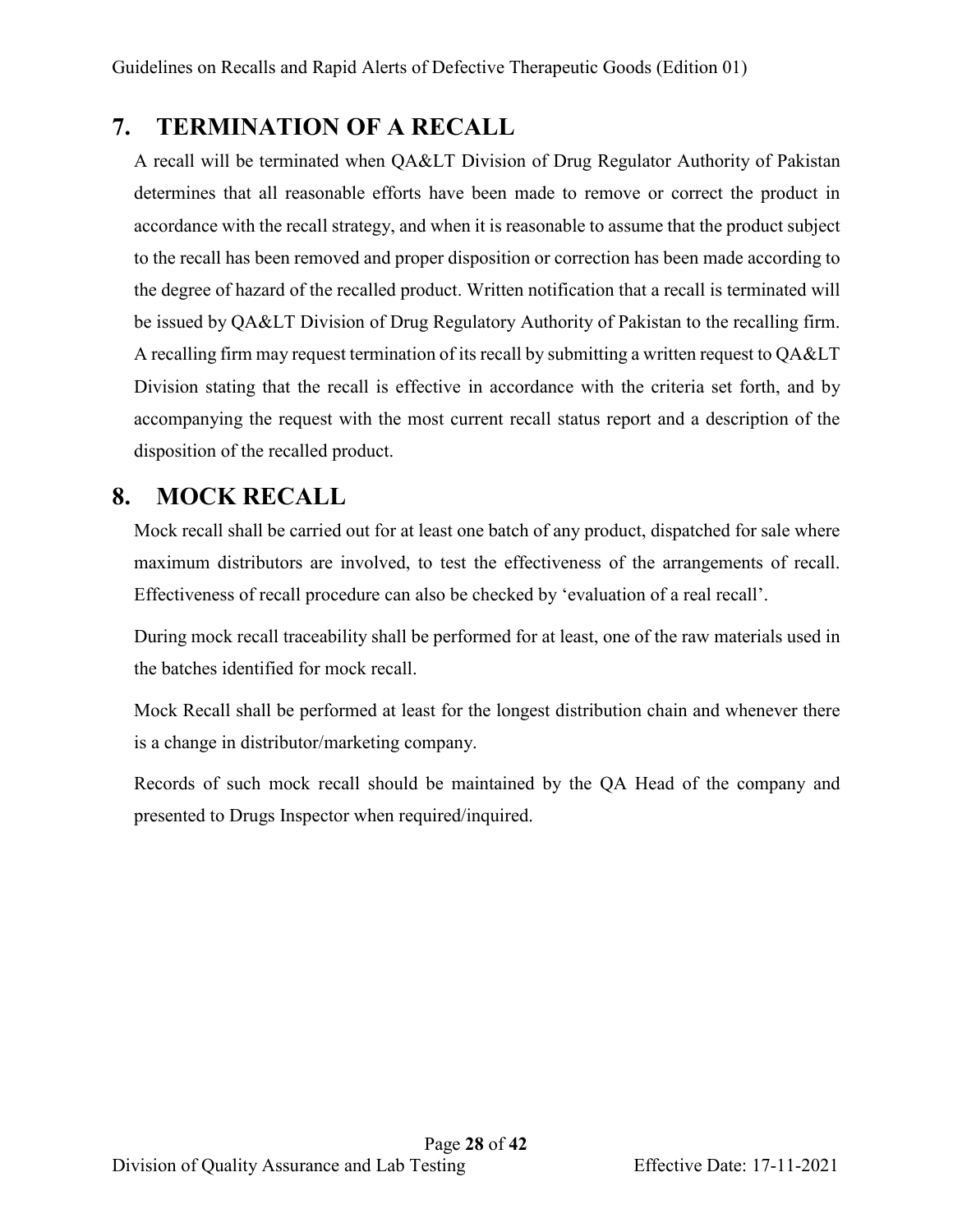# <span id="page-28-0"></span>**9. ROLE OF DRUG REGULATORY AUTHORITY OF PAKISTAN**

For effective implementation, it will be the responsibility of DRAP to;

- i. Oversight of recall implementation
- ii. Determine that strategy is devised for recall and recall is properly classified.
- iii. Notification and Public Announcement
- iv. Monitoring and Assessing the effective implementation of Recall and,
- v. Termination of a Recall
- vi. Maintenance of database of recalled products

DRAP authorizes the recall action by determining that the action meets the definition of a recall or the applicable definitions for recalls conducted under different regulatory or statutory authorities.

DRAP reviews the information, recall strategy provided by the firm, suggests changes including the issuance of a public announcement, assesses the health hazard presented by the recalled product and monitor the classification of the recall, and if required may re-assign the classification.

DRAP may issue its own public announcement on a firm's recall and also posts information about recalls on DRAP's official website: www.dra.gov.pk. DRAP may also provide recall information to provincial government and to Foreign Governments/Authorities if and when required.

When a firm refuse to recall after being requested or ordered to do so by the Authority or the Authority has reason to believe that the firm's recall strategy is not effective, or is not being implemented effectively, Regulatory actions will be taken as recommended by Director QA&LT or the Action Group for Health Hazard Evaluation and Monitoring, for such specific recall or by the relevant Board for the purpose.

The role of the QA&LT Division and Inspectors in a recall is to assess the adequacy of the Licensee's decision on the recall of the product and to monitor the progress and effectiveness of the recall till appropriate disposal of recalled product.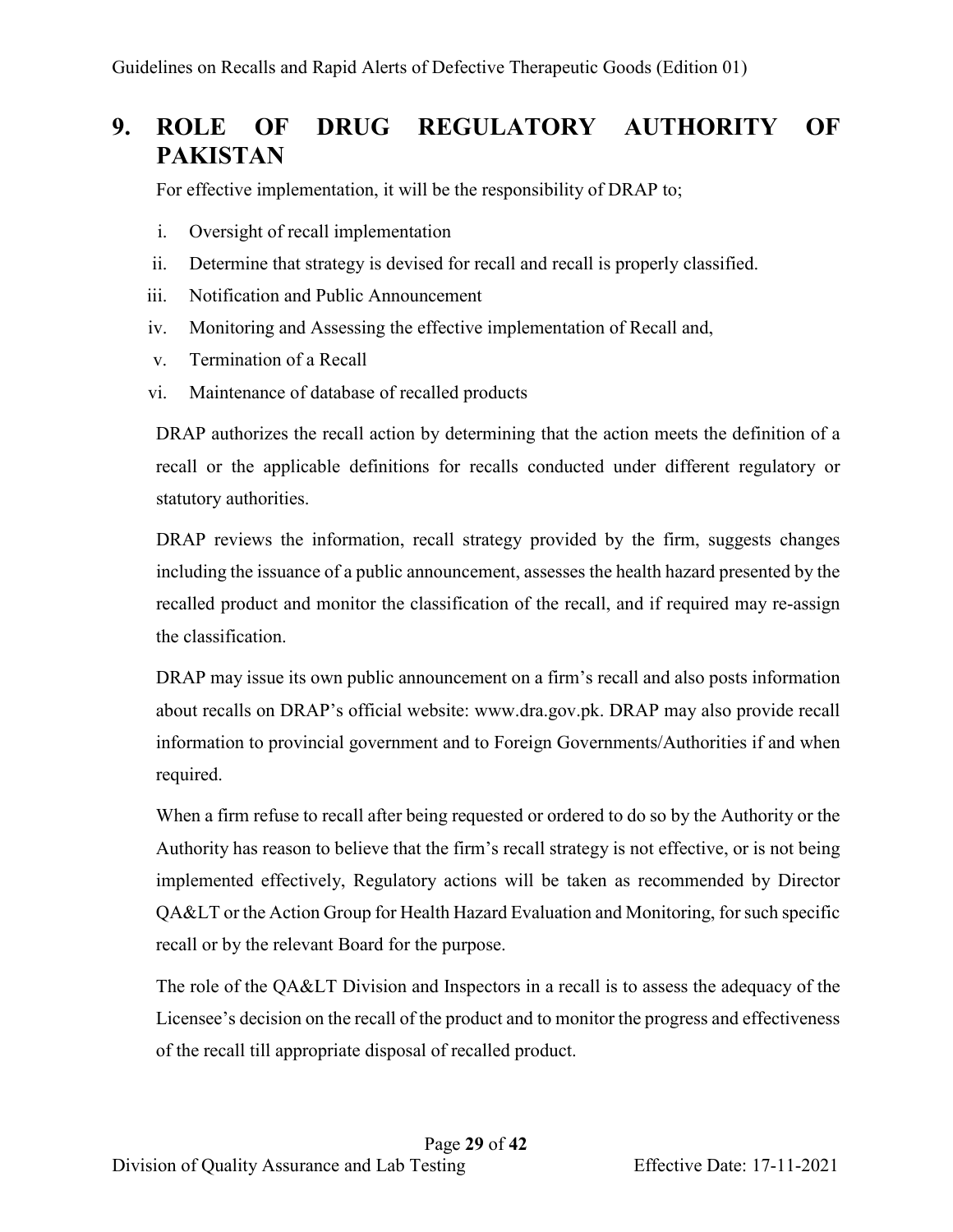It is also role of DRAP to ensure that product recall is not used as promotional means by any manufacturer/importer and such action shall be deemed as contravention of conditions of advertisement.

## <span id="page-29-0"></span>**10. ESTABLISHMENT INSPECTION AND OFFICIAL SAMPLING**

During the investigating of problem or root cause analysis, Action Group on Health Hazard Evaluation and Monitoring or the concerned Board, may recommend an Establishment Inspection by Federal Inspector of Drugs or Federal Inspector of Drugs along with panel of experts which may be followed by sampling of product being recalled if and when required to further identify the root cause and its impacts.

For all recall inspections, in addition to verify the identification of the root cause, following factors shall also be taken into consideration:

- i. Issue a Notice of Inspection
- ii. Discuss the suspected problem with management and review the firm's complaint file;
- iii. Investigate all areas, control points and/or circumstances which may have a bearing on the product's deficiency;
- iv. Review batch records, processing logs and/or other types of records for defective lots and associated lots;
- v. Review and obtain copies of the firm's quality control/analytical data of defective product;
- vi. Determine actions the firm has taken, is taking, or has planned to take to prevent similar occurrences. If corrective action is not underway, determine the firm's timetable for achieving correction; and
- vii. Determine what action the firm has taken or plans to take, and the time frames involved, regarding remaining defective / suspected product(s) in market.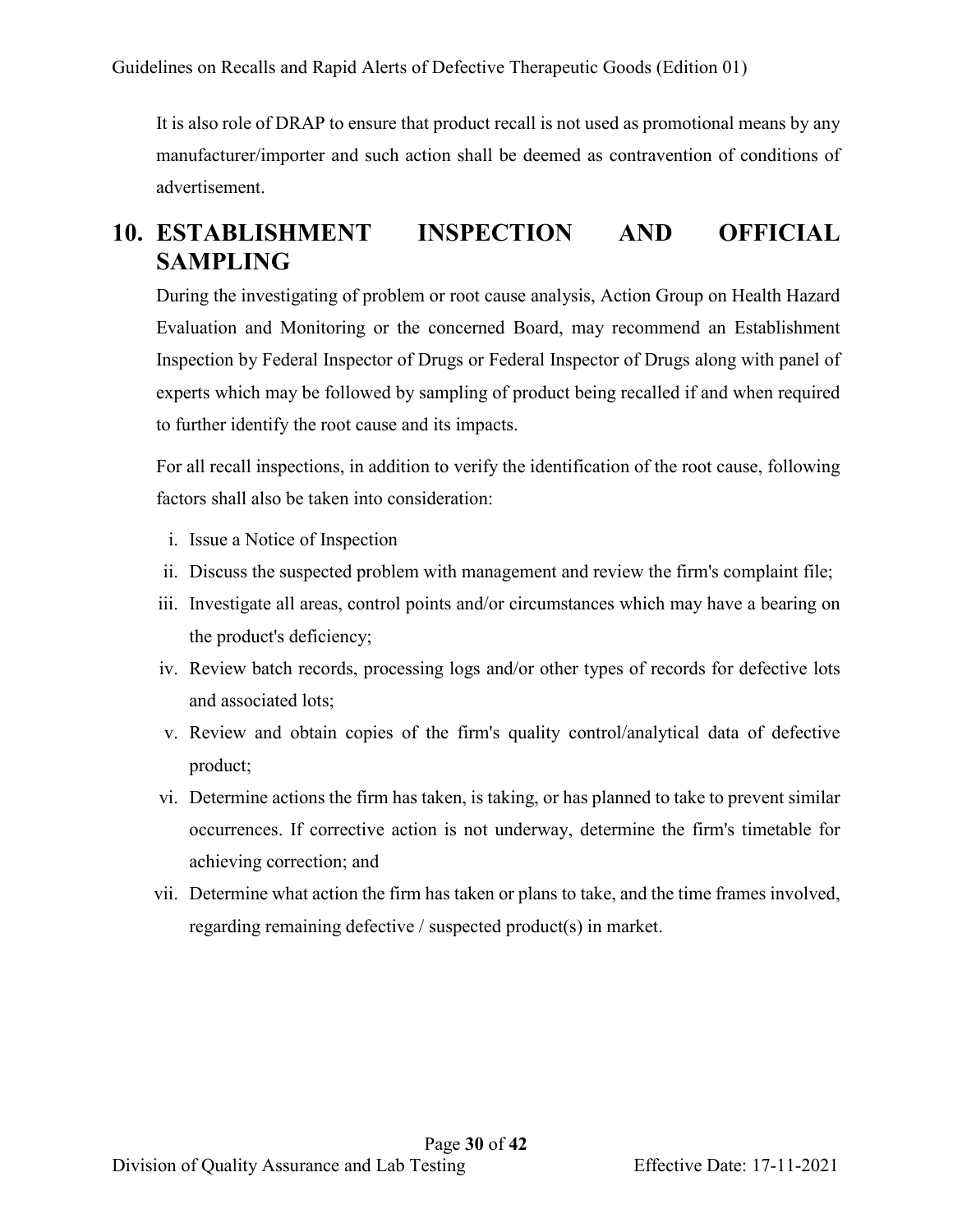# <span id="page-30-0"></span>**11. RAPID ALERT SYSTEM**

Rapid Alert System is intended to transmit information when an urgent action is required to protect the public health, relating to the recall of a therapeutic goods which have quality defect, or for SF therapeutic goods. Rapid alert will enable prompt information exchange between regulatory field force of DRAP and provincial health departments, and also to WHO portal on substandard and falsified medical products and other counterpart regulatory authorities. It can also be used for transmission of other high impact information such as product withdrawals, notifying quality defects, counterfeit or fraud in drug substance (API), or investigational medicinal products when deemed relevant for the safety and efficacy reasons. The Licensee or representative of licensee or Quality Assurance in-charge of a licensee shall maintain an updated Rapid Alert Contact List of all his distributors/marketing company for prompt communication and respond of recall in compliance with timelines as defined in recall classification.

As soon as the product/batch(es) to be recalled is/are identified, licensee shall review the information related to the defective product/batch(es) and decide about recall classification as per the guidance provided in this document in case of voluntary recall or as notified by Authority in case of statutory recall.

Within 24 Hours of the decision taken or receipt of notification for the recall of the product/batch(es) the communication shall be sent to immediately restrict the distribution/sale of defective product, stating the severity of the defect, using the fastest mode of communication which may include email, telephone, fax, SMS etc to the entire supply chain.

The licensee/representative of licensee shall inform the Drug Regulatory Authority of Pakistan where the product batch(es) in question was distributed immediately after the decision of recall has been taken. Recall assessment shall be made on **Recall assessment form (Annexure I)** and forwarded to Directorate of Quality Assurance & Laboratory Testing, Drug Regulatory Authority of Pakistan.

It shall be the responsibility of the manufacturer and marketing company to inform up to retail level on the reason of recall in his freeze stock notice / sale restrict notice.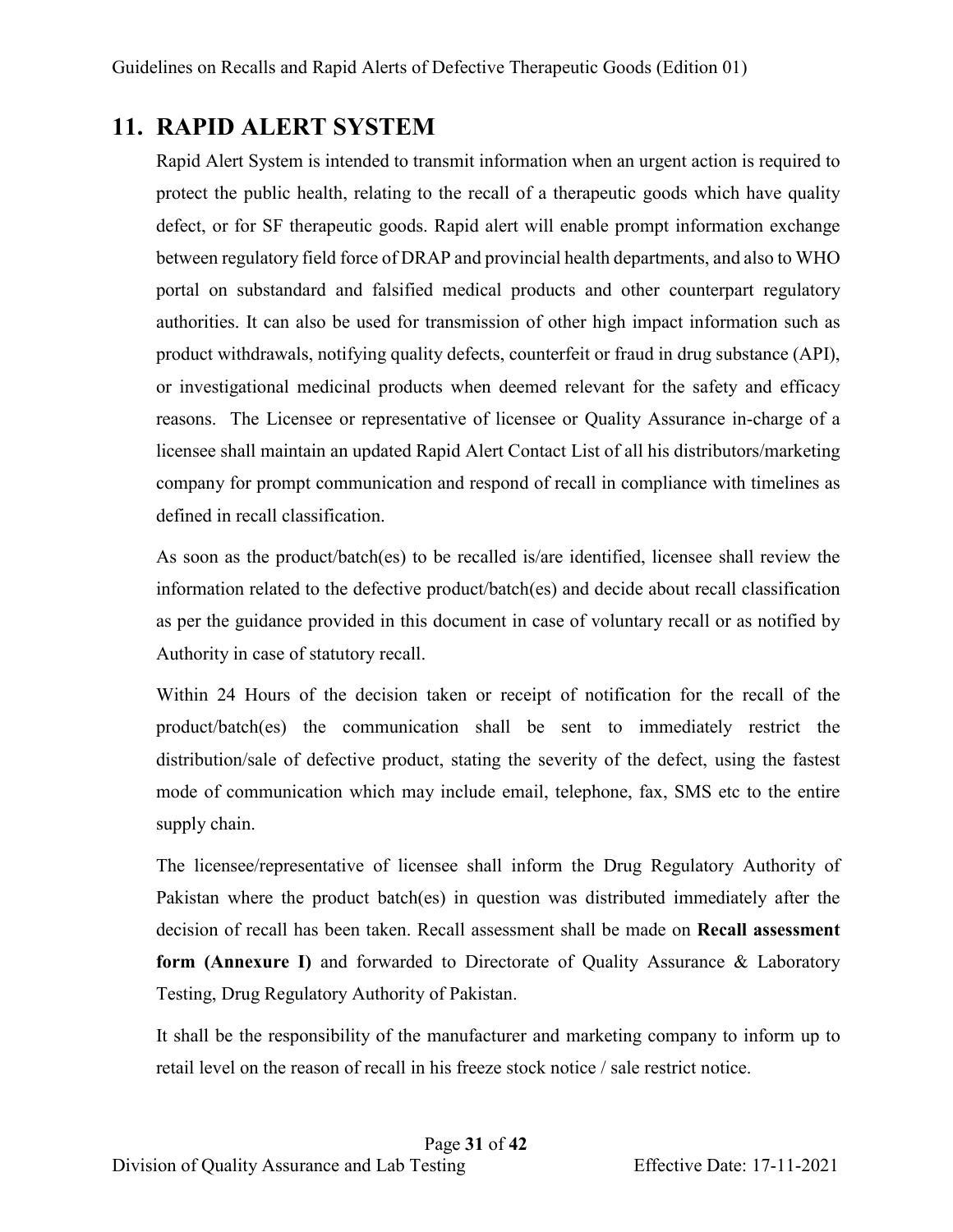It shall be the responsibility of distributor/marketing company / retailer to inform the stock position of product being recalled to his immediate supplier or manufacturer, to Drug Authority of Pakistan and also his area Federal Inspector of Drugs as and when required.

The recall notice received, the stock at that time, the procedure for freezing the stock and record of returned/recalled stocks shall be maintained by the distributor/retailer and shall be made available for verification by area Federal Inspector of Drugs as and when inquired who may verify and report on its timely freezing and return.



### <span id="page-31-0"></span>**11.1. Rapid Alerts to be Issued For Public**

The purpose of these alerts is to ensure a timely, proportionate, accurate and consistent response to possible health events arising from Substandard or Falsified products which represent a significant threat to public health. In addition to general public, the target audience of these alerts will also include Physicians, Pharmacists and Nurses working at all levels of healthcare facilities and pharmacies, etc. These alerts will be issued in case of statutory recall or evidence of availability of a Substandard or Falsified product in the market or in response to product alerts issued by WHO or other regulatory bodies. These alerts will be issued in a uniform format approved by the Drug Regulatory Authority of Pakistan and will be uploaded on designated page on Authority's website for access of the target audience.

QA&LT division of Drug Regulatory Authority of Pakistan may also take the following criteria into account before issuing a medical product (Therapeutic good) Alert for information of general public:

i. Has the report been validated (e.g. through Quality Control Laboratory reports etc.)?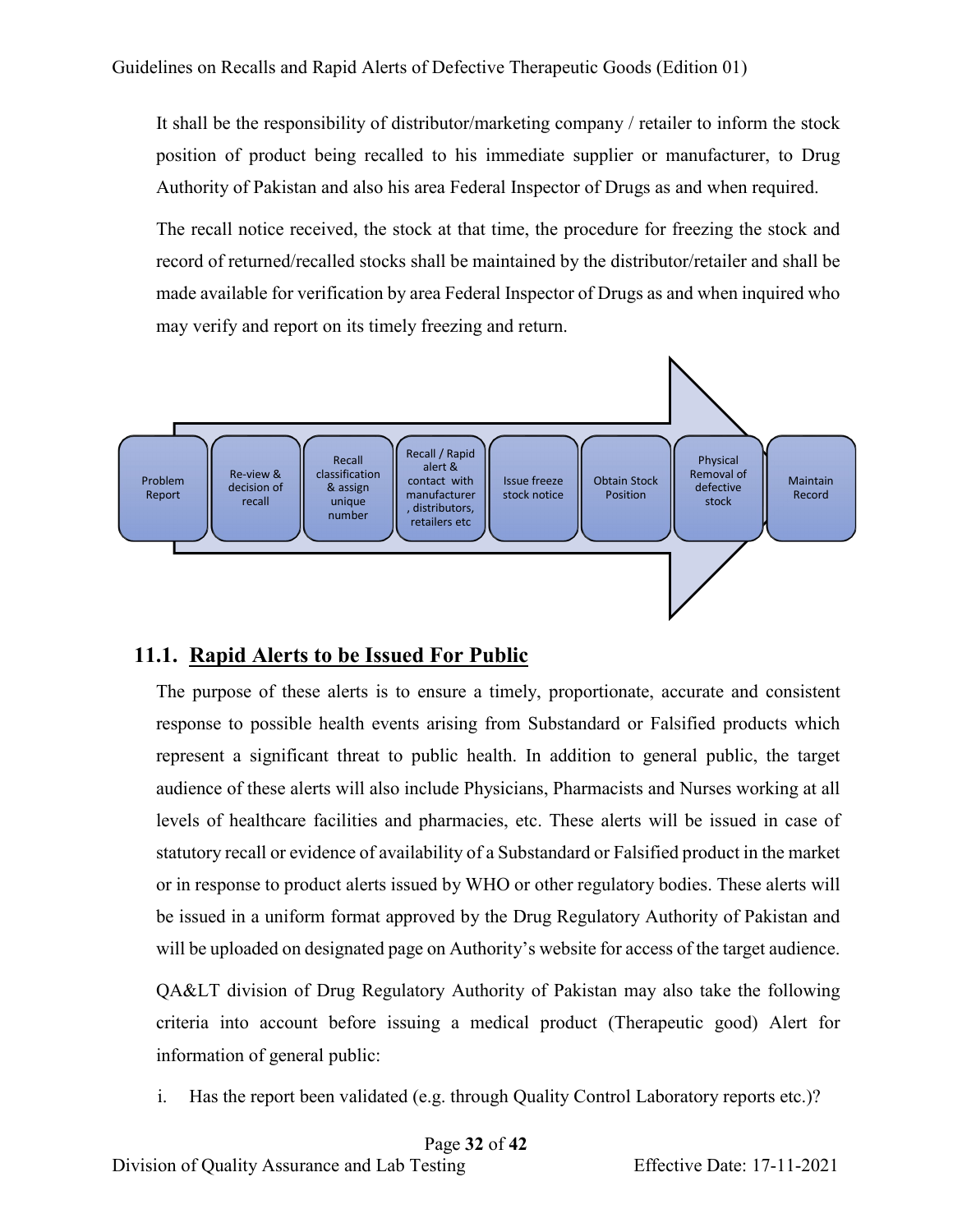- ii. Does a genuine and significant threat to public health exist?
- iii. Have adequate steps been taken to remove the product from the supply chain? (Has recall been initiated as per procedure explained in Section 4 of this document?)
- iv. Is the report recent or is it likely that the SF product remains in circulation?

## <span id="page-32-0"></span>**11.2. Report Validation**

Validation can take a number of forms but the most reliable is the test/analysis report of Central Drugs Laboratory or any Provincial Drug Testing Laboratory. Other forms include the root cause analysis submitted by the firm in case of a voluntary recall arising from a quality defect, patient complaints regarding a suspected SF product or in some cases visual inspection. The individual facts of a case can also demonstrate the SF nature of a product, this may include products which have been mis-labelled, concealed or smuggled. Drug Regulatory Authority of Pakistan will make all efforts to establish the veracity of reports received.

## <span id="page-32-1"></span>**11.3. Contents of Rapid Alert / Recall Alert to be issued by DRAP**

The purpose of a Rapid Alert and Recall alert is to warn the target audience regarding the existence of a dangerous SF Therapeutic good and its reporting to Drug Regulatory Authority of Pakistan.

The content of the alert will be accurate, specific and precise based on the most recent information available with the Authority, whilst providing advice and where possible reassurance. It will include the following information, if available:

- i. Name of product
- ii. Name of active pharmaceutical ingredient(s)
- iii. Batch / lot number
- iv. Date of manufacture
- v. Date of expiry
- vi. Strength and dosage form
- vii. Main intended use
- viii. Photographs (If available)
- ix. Date of discovery
- x. Place of discovery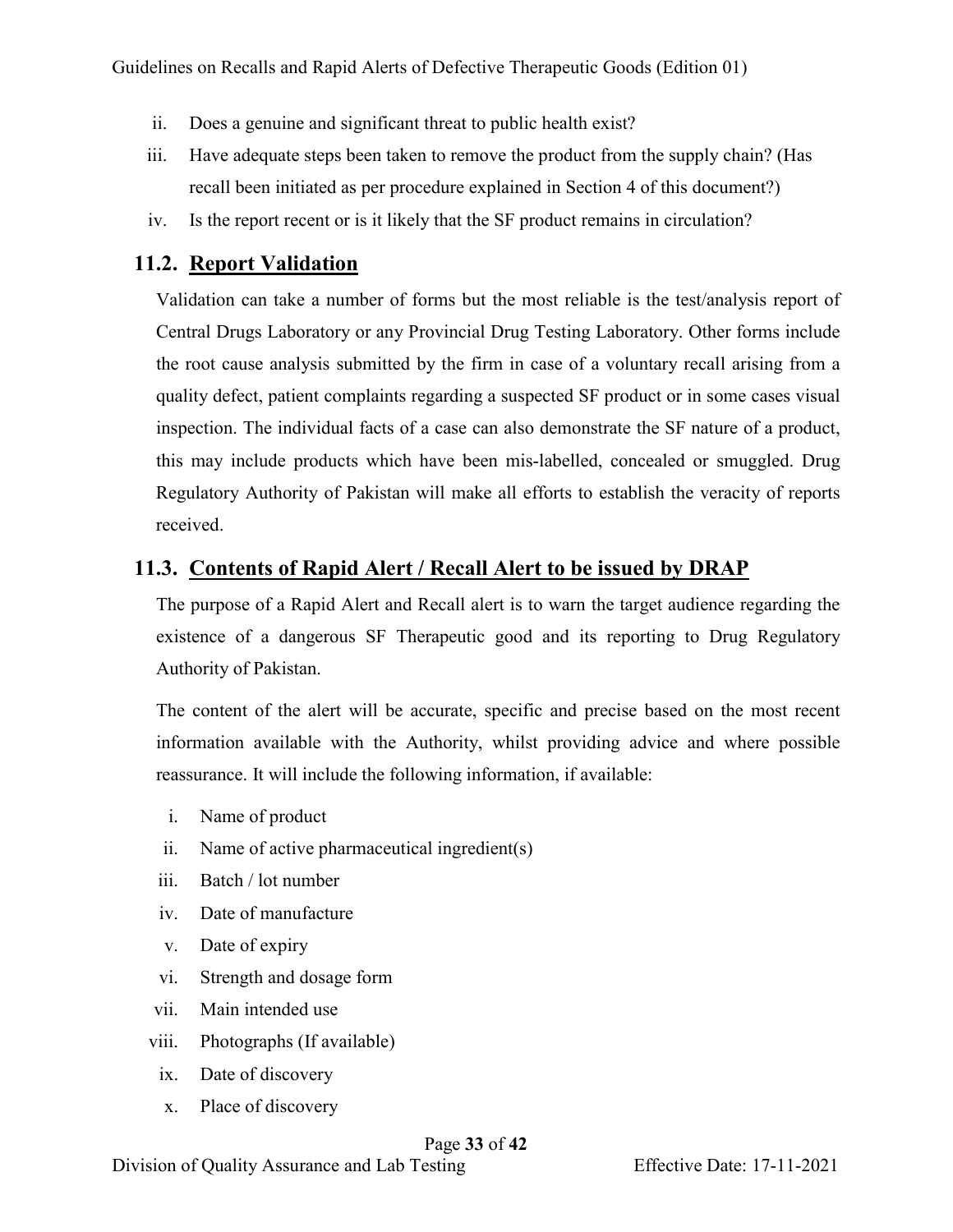- xi. Result of any laboratory testing carried out
- xii. Request for increased vigilance
- xiii. Any other relevant information
- xiv. DRAP's Medical product Alert e mail address (gsms@dra.gov.pk)

QA&LT Division will issue a medical product alert as soon as the incident has been validated and the risk to public health identified. The Medical product Alert will be identifiable with a specific assigned number in the following format i.e. "Medical product Alert  $N<sup>o</sup>$  Class of recall. Type of recall (Statutory or voluntary) – Month. Year. Number of recall".

It is recognized that a careful balance needs to be struck between issuing an alert and causing an unnecessary alarm.

## <span id="page-33-0"></span>**11.4. Publication of Alerts**

Rapid Alert and Recall Alerts for therapeutic goods will be published in a uniform format on the designated page of DRAP's website [\(www.dra.gov.pk\)](http://www.dra.gov.pk/) as well as on Provincial Government's website, and will remain on the website for a period of 5 years before archiving. A press release may also be issued on official social media handles of Drug Regulatory Authority of Pakistan.

## <span id="page-33-1"></span>**12. FORMS AND FORMATS**

| a.             | Annex-I     | <b>Recall Assessment Form</b>                                              |
|----------------|-------------|----------------------------------------------------------------------------|
| $\mathbf{b}$ . | Annex-II    | Recall log                                                                 |
| $\mathbf{c}$ . | Annex-III   | Recall letters / Notice to distributors / marketing company /<br>retailers |
| d.             | Annexure-IV | Product Alert to be issued by DRAP                                         |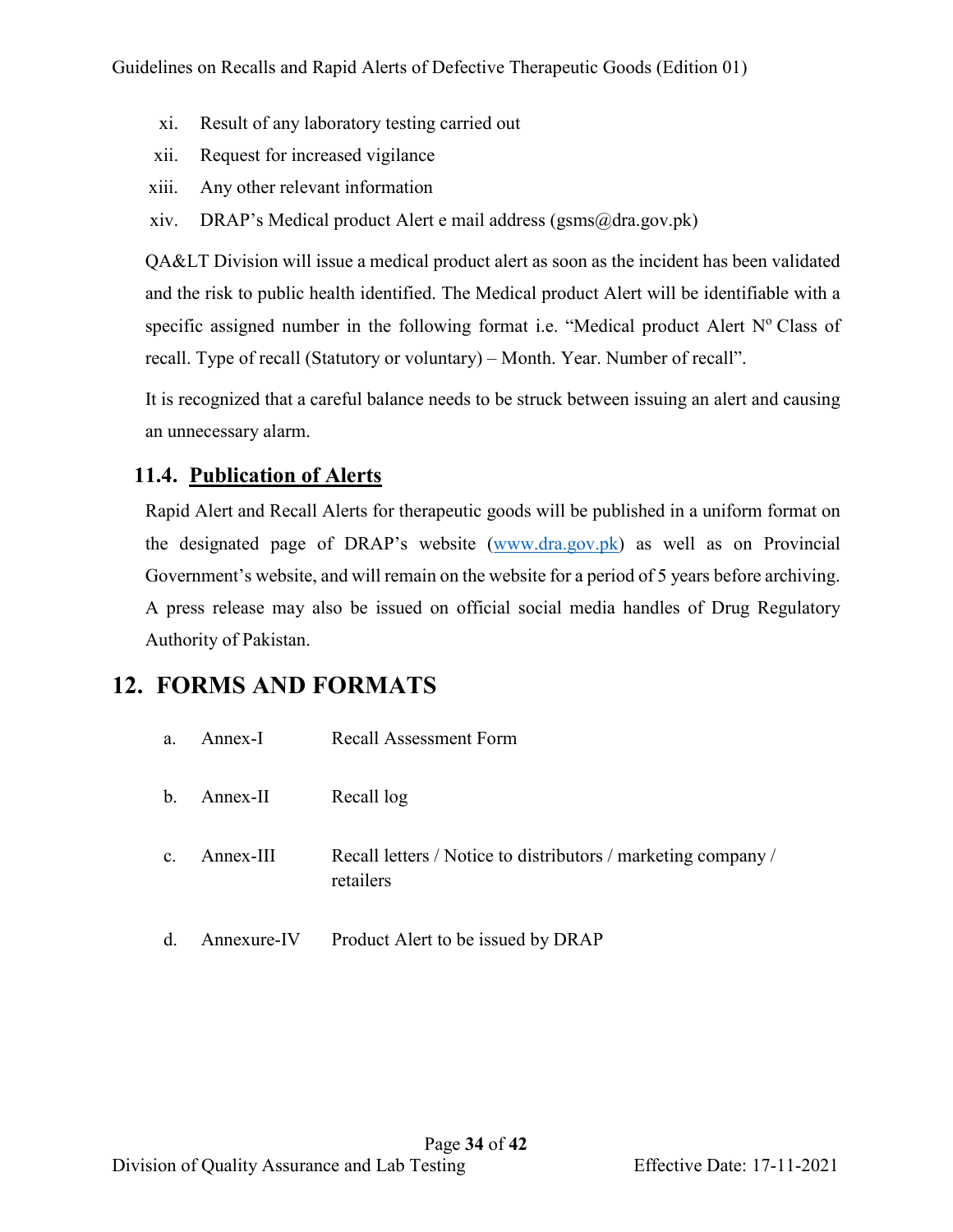## <span id="page-34-0"></span>**13. REFERENCES**

In developing these guidelines, guidance documents referred are;

- i. Schedule B-II of the Drugs (Licensing Registering and Advertising) Rules, 1976
- ii. PIC/S Guide to Good Manufacturing Practice for Medicinal Product Part I
- iii. PIC/S Procedure for Handling Rapid Alerts and Recalls Arising from Quality Defects
- iv. WHO Recall Guidelines
- v. FDA Voluntary Recalls 21 CFR 7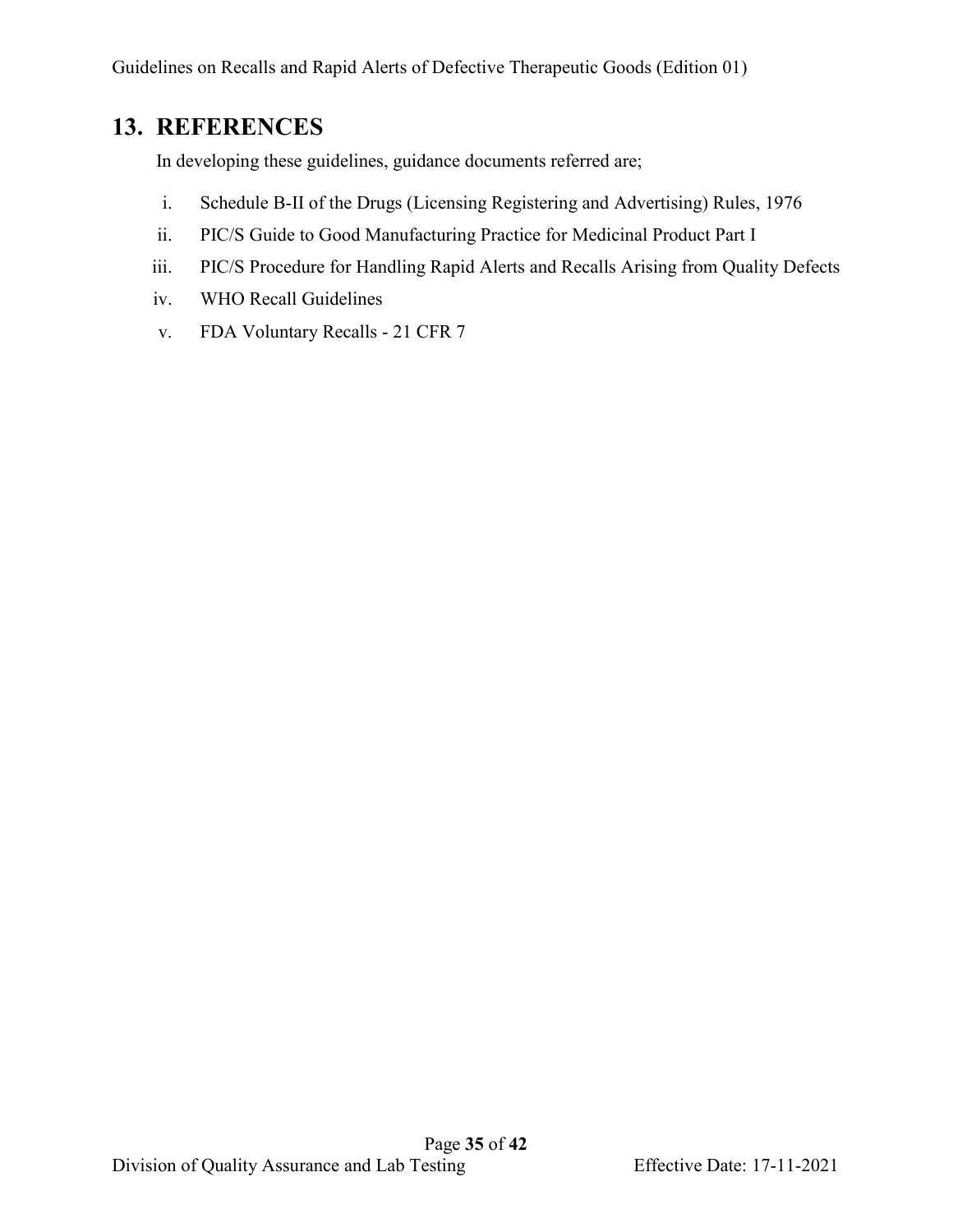### **ANNEXURE-I RECALL ASSESSMENT FORM**

(To be filled by licensee / representative of licensee)

To,

Recall Ref No: …………………..

………………………… ……………………… …………………….

Date: ………………..

| <b>Recall information</b>                                                                 | Information by the Holder of Certificate of<br>registration/Distributor/wholesaler | <b>Comments from DRAP</b><br>(expert committee,<br>concerned Board /<br>competent forum)<br>(For DRAP use only) |
|-------------------------------------------------------------------------------------------|------------------------------------------------------------------------------------|-----------------------------------------------------------------------------------------------------------------|
| Origin of report                                                                          |                                                                                    |                                                                                                                 |
| Name of person/organization reporting<br>1.<br>the problem                                |                                                                                    |                                                                                                                 |
| (State whether it is a complaint, quality<br>defect, lab report, voluntary or statutory)  |                                                                                    |                                                                                                                 |
| Date of report<br>2.                                                                      |                                                                                    |                                                                                                                 |
| Name of recalling firm<br>3.<br>(Registration/Enlistment<br>holder/manufacturer)          |                                                                                    |                                                                                                                 |
| (Specify separately for finish import /<br>contract manufacturing as the case may<br>be.) |                                                                                    |                                                                                                                 |
| Physical address of recalling firm<br>4.                                                  |                                                                                    |                                                                                                                 |
| Telephone number of recalling firm<br>5.                                                  |                                                                                    |                                                                                                                 |
| Alternate number of recalling firm<br>6.                                                  |                                                                                    |                                                                                                                 |
| E-mail address of recalling firm<br>7.                                                    |                                                                                    |                                                                                                                 |
| Name of Quality head/QA Incharge<br>8.<br>recalling firm                                  |                                                                                    |                                                                                                                 |
| Product(medicine) details                                                                 |                                                                                    |                                                                                                                 |
| Name of product affected<br>1.                                                            |                                                                                    |                                                                                                                 |
| Registration number<br>2.                                                                 |                                                                                    |                                                                                                                 |
| Dosage form<br>3.                                                                         |                                                                                    |                                                                                                                 |
| Strength<br>4.                                                                            |                                                                                    |                                                                                                                 |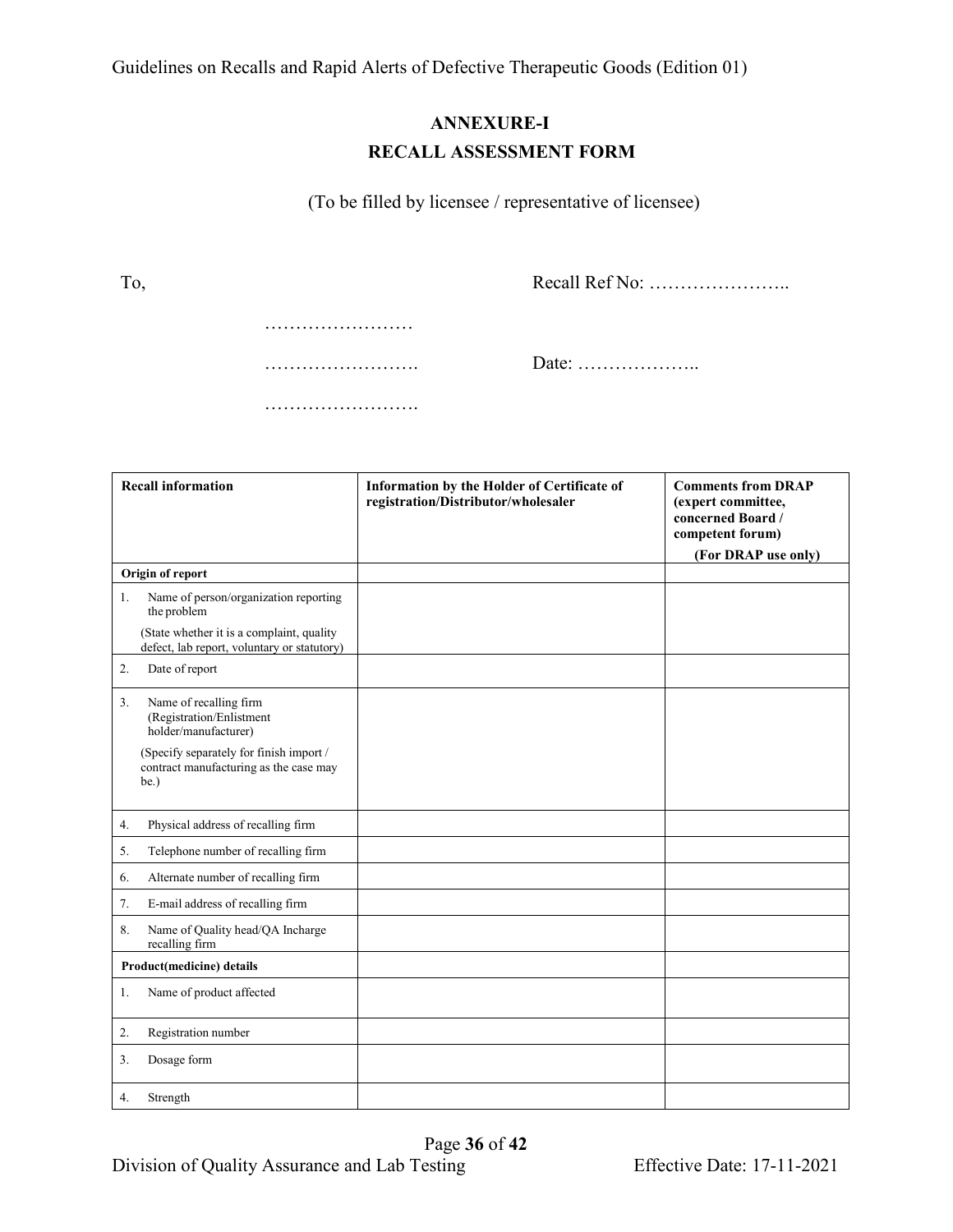| 5.                      | Pack size/type                                                                                 |            |                          |      |  |
|-------------------------|------------------------------------------------------------------------------------------------|------------|--------------------------|------|--|
| 6.                      | Batch number and expiry date                                                                   |            |                          |      |  |
| 7.                      | Date manufactured                                                                              |            |                          |      |  |
| 8.                      | Date released                                                                                  |            |                          |      |  |
| 9.                      | Total quantity prior to distribution                                                           |            |                          |      |  |
| 10.                     | Quantity released for distribution prior<br>to the recall                                      |            |                          |      |  |
|                         | 11. Date of distribution (s)                                                                   | Sr.<br>No. | <b>Distribution Name</b> | Date |  |
|                         |                                                                                                |            |                          |      |  |
|                         | 12. Local distribution (give full details and<br>quantity)                                     |            |                          |      |  |
|                         | 13. Overseas distribution (give full details<br>and quantity)                                  |            |                          |      |  |
| <b>Nature of defect</b> |                                                                                                |            |                          |      |  |
| 1.                      | Source of problem<br>(e.g. SS/OOS test report, patient/<br>hospital/pharmacy/manufacturer, etc |            |                          |      |  |
| 2.                      | Details of problem                                                                             |            |                          |      |  |
| 3.                      | Number of complaints received if any                                                           |            |                          |      |  |
| 4.                      | Action taken so far (if any)/ Proposed<br>action and its urgency                               |            |                          |      |  |
| 5.                      | Type of hazard/health risk and<br>assessment of risk to the user                               |            |                          |      |  |
| 6.                      | Proposed recall classification and<br>level of recall                                          |            |                          |      |  |
| 7.                      | Other relevant information                                                                     |            |                          |      |  |
|                         |                                                                                                |            |                          |      |  |

The form should be signed and dated appropriately.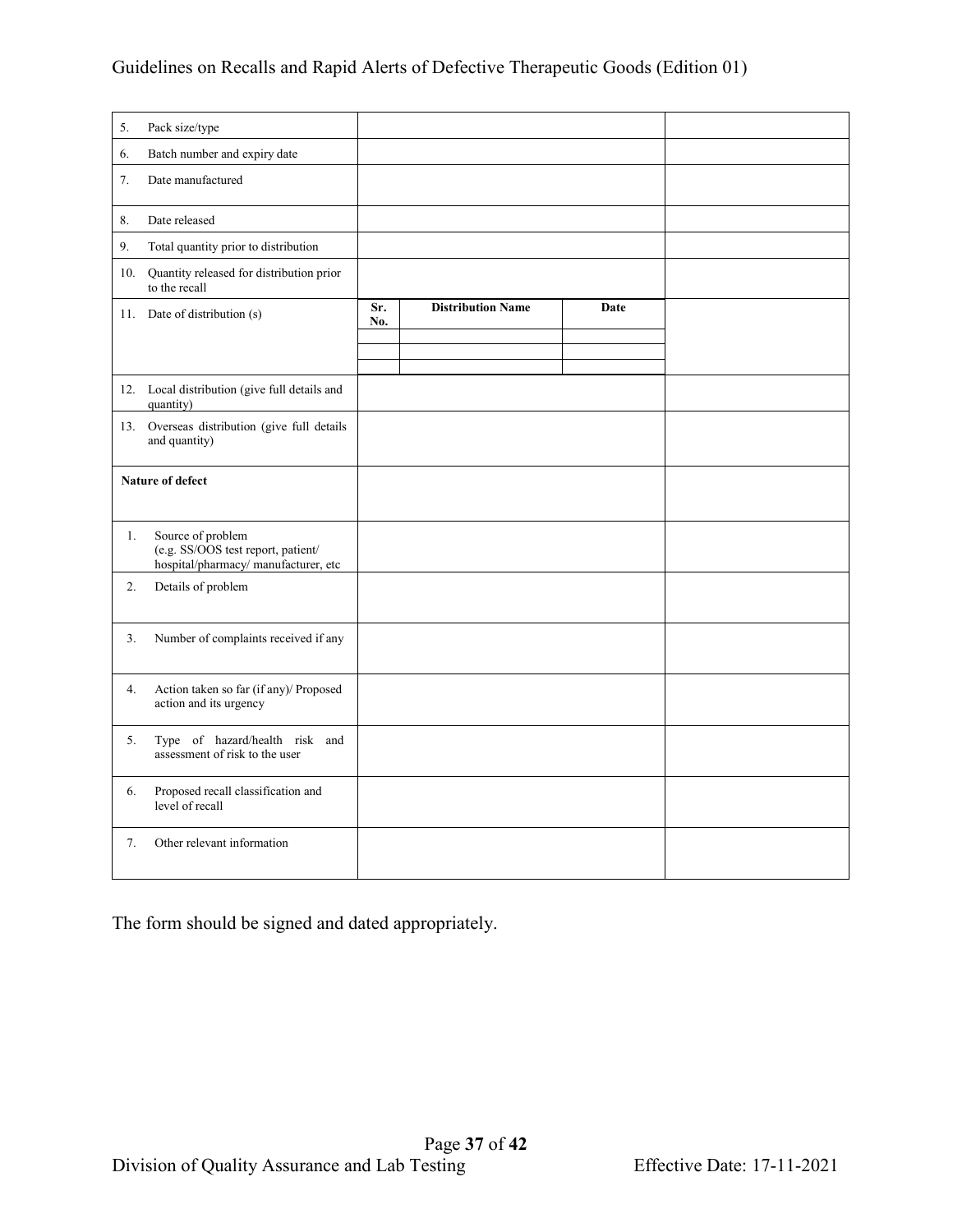## **ANNEXURE - II**

# **RECALL LOG**

# **(Reconciliation Form)**

# **(to be filled in by licensee / representative of licensee)**

| Recall<br>ref.<br>no.<br>(Firm) | Time &<br>Date of<br>recall<br>Initiation | Product<br>name | Batch./<br>Lot No | Mfg<br><b>Date</b> | Exp<br>Date | <b>Reaso</b><br>n for<br>recall | Classifi<br>cation<br>[Class<br>I, II, III | <b>Quantity Produced</b><br>/ B. Size $(A)$ | <b>Unsold or</b><br>Undistributed<br>quantity in<br>possession (B) | Quantity<br><b>Distributed</b><br>(C) | Quantity<br><b>Returned</b><br>/ Recalled | Closure<br>Date &<br>Sign. | Remarks<br>(%age of recall) |
|---------------------------------|-------------------------------------------|-----------------|-------------------|--------------------|-------------|---------------------------------|--------------------------------------------|---------------------------------------------|--------------------------------------------------------------------|---------------------------------------|-------------------------------------------|----------------------------|-----------------------------|
|                                 |                                           |                 |                   |                    |             |                                 |                                            |                                             |                                                                    |                                       |                                           |                            |                             |
|                                 |                                           |                 |                   |                    |             |                                 |                                            |                                             |                                                                    |                                       |                                           |                            |                             |
|                                 |                                           |                 |                   |                    |             |                                 |                                            |                                             |                                                                    |                                       |                                           |                            |                             |
|                                 |                                           |                 |                   |                    |             |                                 |                                            |                                             |                                                                    |                                       |                                           |                            |                             |
|                                 |                                           |                 |                   |                    |             |                                 |                                            |                                             |                                                                    |                                       |                                           |                            |                             |
|                                 |                                           |                 |                   |                    |             |                                 |                                            |                                             |                                                                    |                                       |                                           |                            |                             |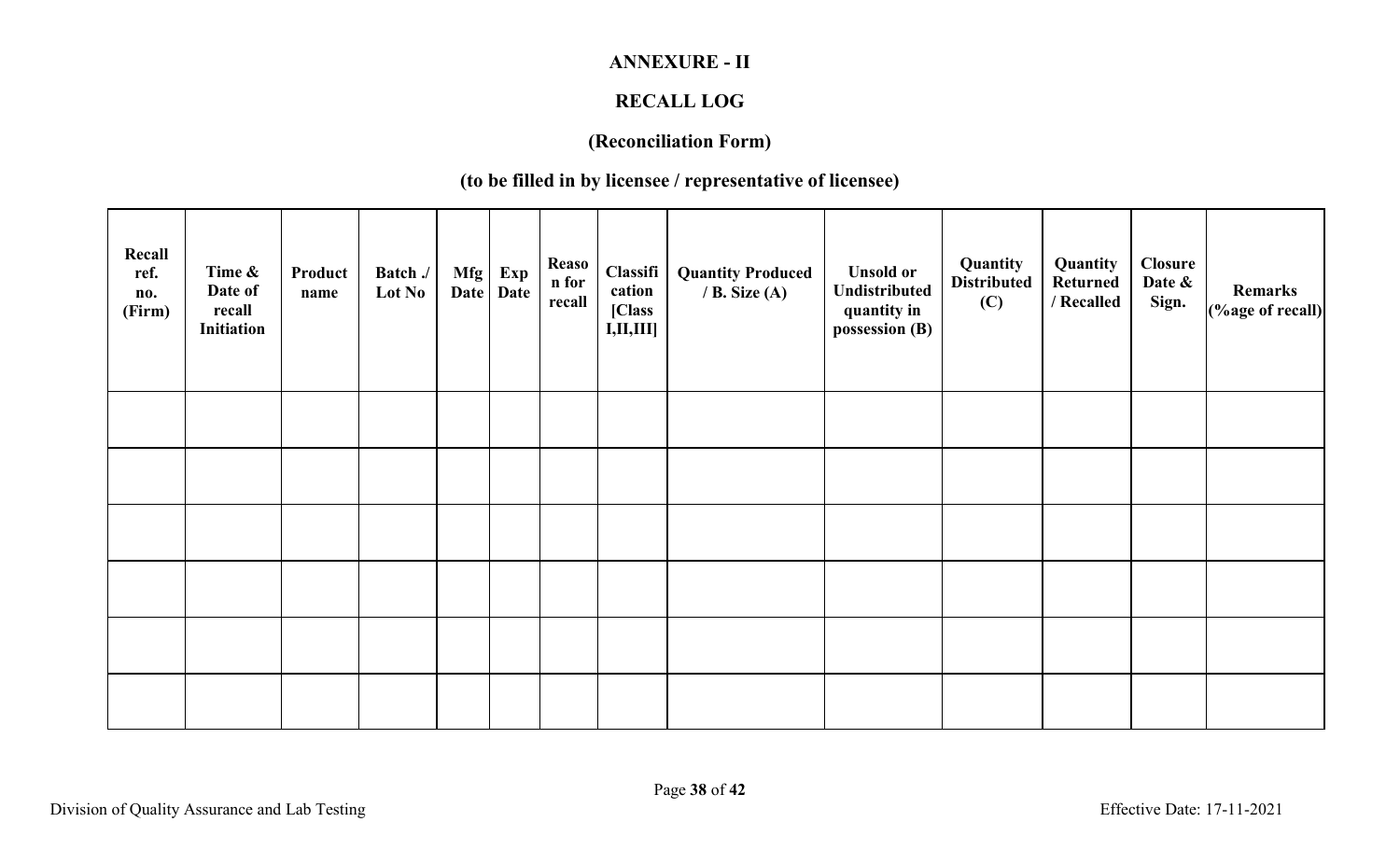#### **ANNEXURE – III**

### **RECALL LETTERS / NOTICE TO DISTRIBUTORS / MARKETING COMPANY / STOCKISTS / RETAILERS**

(To be filled by licensee / representative of licensee)

| To; |                |
|-----|----------------|
|     | Recall Ref No. |
|     |                |
|     | .              |
|     |                |
|     | Date:          |

Please stop further distribution/sale of below mentioned product/batches with immediate effect. Kindly recall the stocks of these batch/es from the market.

| <b>Product details</b><br>(Name, Strength,<br>Dosage, Pack and Reg /<br>enlistment Number) | Batch/<br>Lot No. | Mfg.<br><b>Date</b> | Exp.<br><b>Date</b> | <b>Batch</b><br><b>Size</b> | Quantity<br>released<br>for sale |
|--------------------------------------------------------------------------------------------|-------------------|---------------------|---------------------|-----------------------------|----------------------------------|
|                                                                                            |                   |                     |                     |                             |                                  |
|                                                                                            |                   |                     |                     |                             |                                  |
|                                                                                            |                   |                     |                     |                             |                                  |

Tick the appropriate.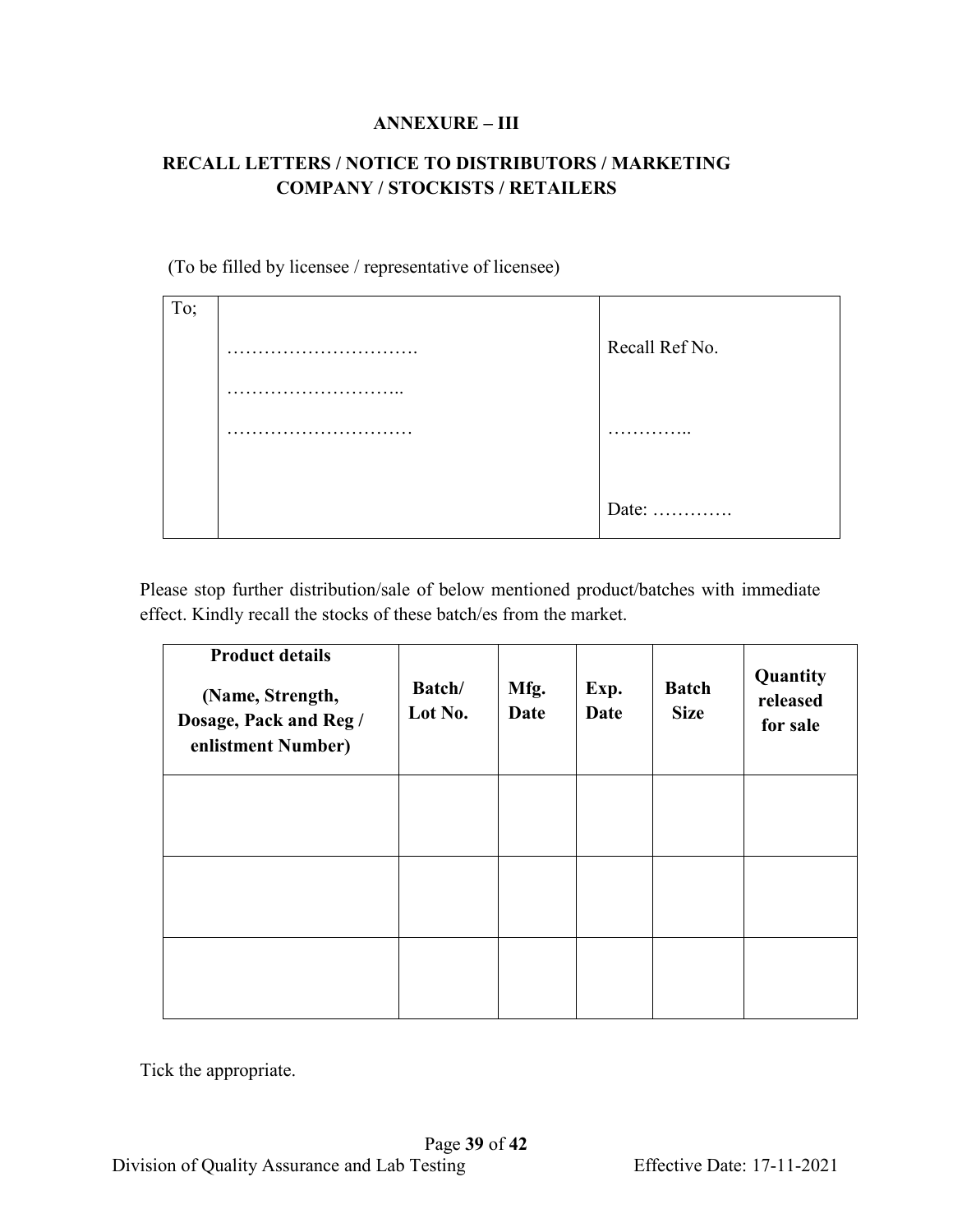| Type of Recall          | Voluntary / Statutory                            |
|-------------------------|--------------------------------------------------|
| Recall Classification   | Class I<br>Class II Class III                    |
| <b>Extent of Recall</b> | Wholesaler<br>Retailer<br>Distributor            |
|                         | Hospitals/Healthcare Professionals/Consumers     |
|                         | Authorized Exporters/Agents in Importing country |

#### **Reason for recall:**

Licensee / representative of licensee

(Name, Sign, Stamp & Date)

Manufacturing site: …………………. Mfg.Lic.No.: …………………...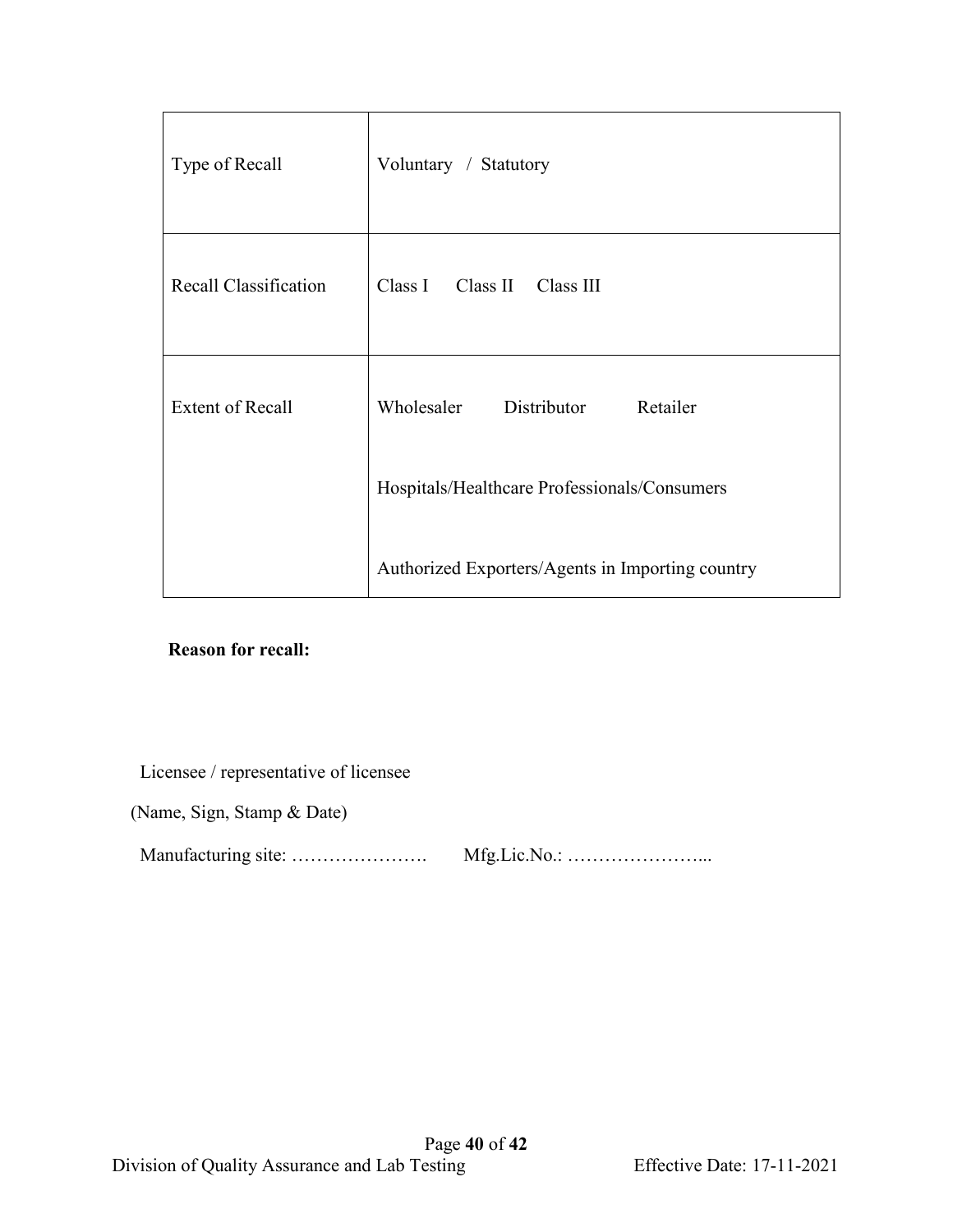#### **ANNEXURE – IV**

#### **RECALL / PRODUCT ALERT TO BE ISSUED BY DRAP**

| UD O<br>DRAP ALERT NO.<br><b>MEDICAL PRODUCT ALERT</b><br><b>ALERT TITLE</b>                                                                                                                                                                                                                                                                                                                                                                                                                          |                                 |               |               |                 |                           |  |                            |  |
|-------------------------------------------------------------------------------------------------------------------------------------------------------------------------------------------------------------------------------------------------------------------------------------------------------------------------------------------------------------------------------------------------------------------------------------------------------------------------------------------------------|---------------------------------|---------------|---------------|-----------------|---------------------------|--|----------------------------|--|
|                                                                                                                                                                                                                                                                                                                                                                                                                                                                                                       |                                 |               |               |                 |                           |  |                            |  |
| <b>Date:</b>                                                                                                                                                                                                                                                                                                                                                                                                                                                                                          |                                 |               |               |                 |                           |  |                            |  |
|                                                                                                                                                                                                                                                                                                                                                                                                                                                                                                       | <b>Target Audience:</b>         |               |               |                 |                           |  |                            |  |
|                                                                                                                                                                                                                                                                                                                                                                                                                                                                                                       | <b>Alert Summary:</b>           |               |               |                 |                           |  |                            |  |
| Sr.                                                                                                                                                                                                                                                                                                                                                                                                                                                                                                   | Product(s) affected:<br>Product | <b>Active</b> | Strength &    | <b>Betch</b>    | Manufacturing Expiry date |  | <b>Test/Analysis</b>       |  |
|                                                                                                                                                                                                                                                                                                                                                                                                                                                                                                       | <b>Name</b>                     | Ingredient    | <b>Dosage</b> | No.             | date                      |  | result<br>σf               |  |
|                                                                                                                                                                                                                                                                                                                                                                                                                                                                                                       |                                 |               | form          |                 |                           |  | <b>CDL/DTL</b>             |  |
| Identification of the product:<br><b>Advice to Public:</b><br>Advice to Healthcare Professionals (Physicians, Pharmacists and Nurses):<br><b>Reporting of suspected product:</b><br>. In case of any further information regarding the alert please contact the division of Quality<br>Assurance and Laboratory testing, DRAP.<br>Email:<br>Phone No.:<br><b>Reporting of any Adverse event:</b><br>In case of any adverse reaction /event please contact Pakistan National Pharmacovigilance Centre: |                                 |               |               |                 |                           |  |                            |  |
| Email:<br>Phone No.:                                                                                                                                                                                                                                                                                                                                                                                                                                                                                  |                                 |               |               |                 |                           |  |                            |  |
|                                                                                                                                                                                                                                                                                                                                                                                                                                                                                                       | o                               |               |               | $\bullet$       |                           |  | ⊕                          |  |
|                                                                                                                                                                                                                                                                                                                                                                                                                                                                                                       | DRAP, Islamabad                 |               |               | 82 51 810 73 10 |                           |  | addi-dir.pe.reg@dra.gov.pk |  |